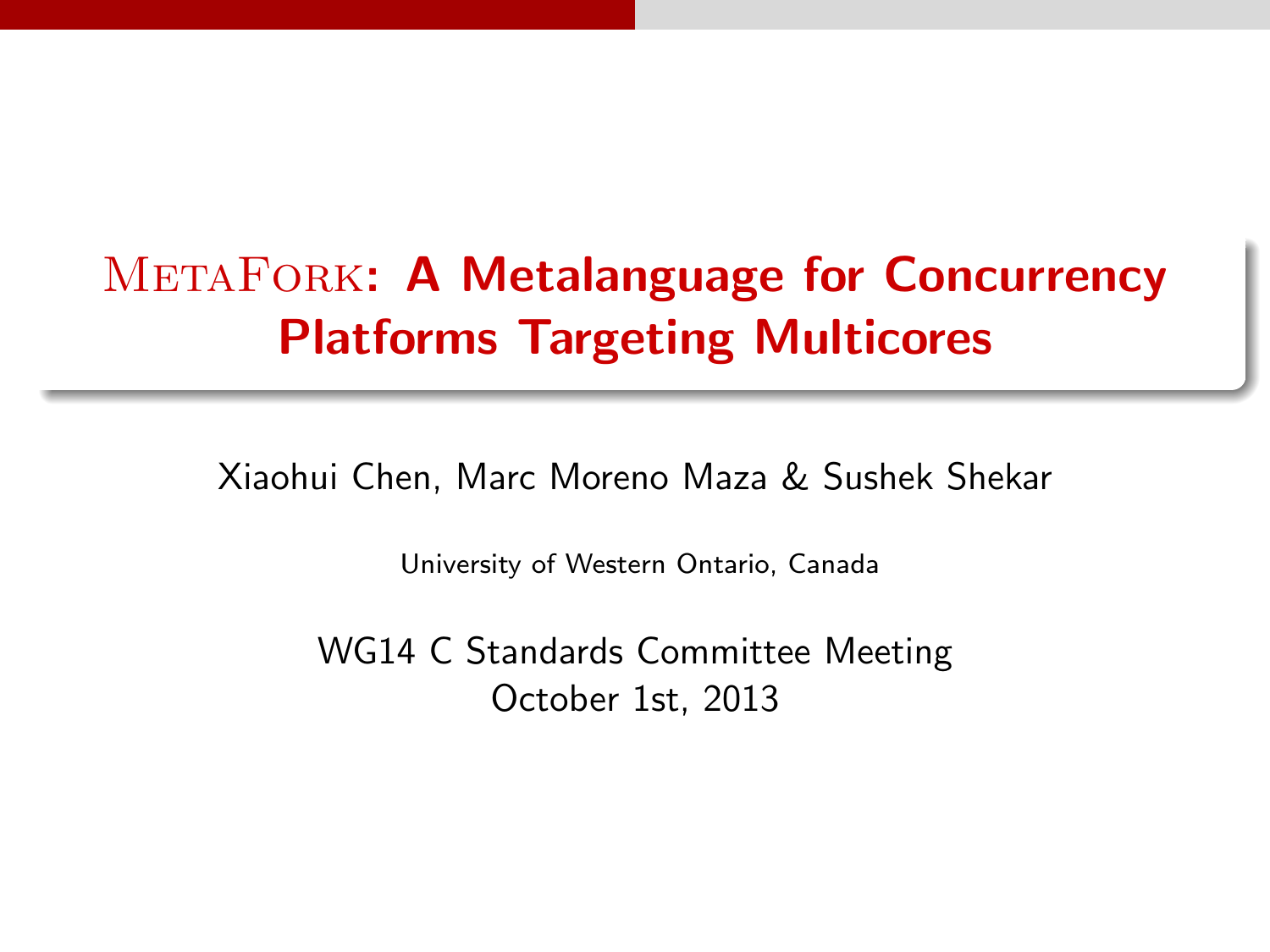#### Our team and projects

#### Our team

- Postdoctoral Fellow: Changbo Chen
- PhD Students: Xiaohui Chen, Ning Xie, Parisa Alvandi, Sardar Anisul Haque, Paul Vrbik
- **Master Students: Farnam Mansouri, Sushek Shekar**

#### Our research subjects

- Computer algebra: polynomial system solving, MAPLE's solve command
- Models of computation for HPC, optimization of multithreaded code
- Parallel code generation (automatic parallelization, etc.)

#### Our projects

- The RegularChains library, integrated into MAPLE
- The cumodp (CUDA) and modpn (C code) libraries, part of MAPLE
- The BPAS (CilkPlus) library, to be integrated into MAPLE
- The METAFORK project, part of our IBM CAS project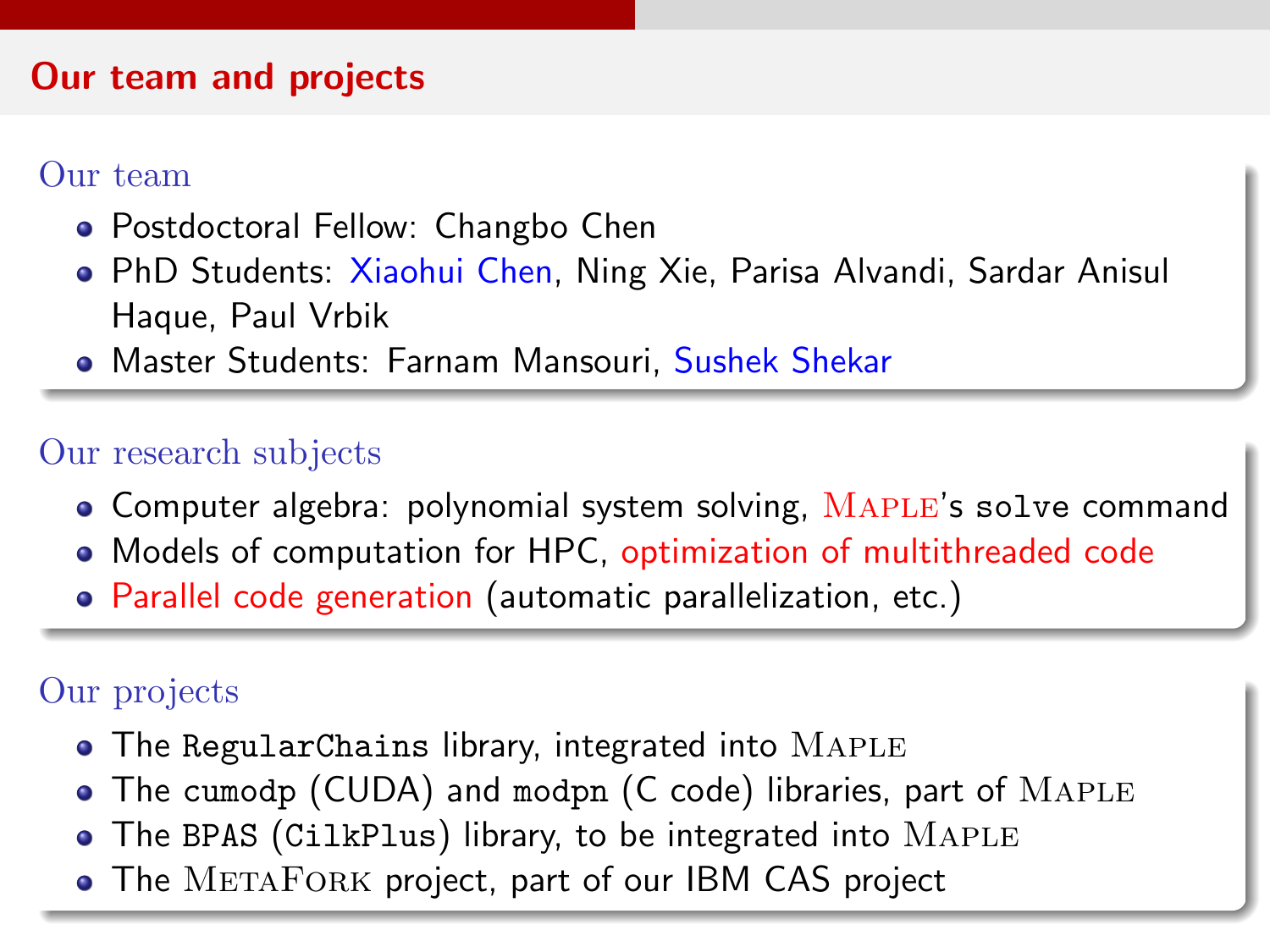



- 2 The METAFORK [Language](#page-7-0)
- 3 [Experimentation](#page-20-0)

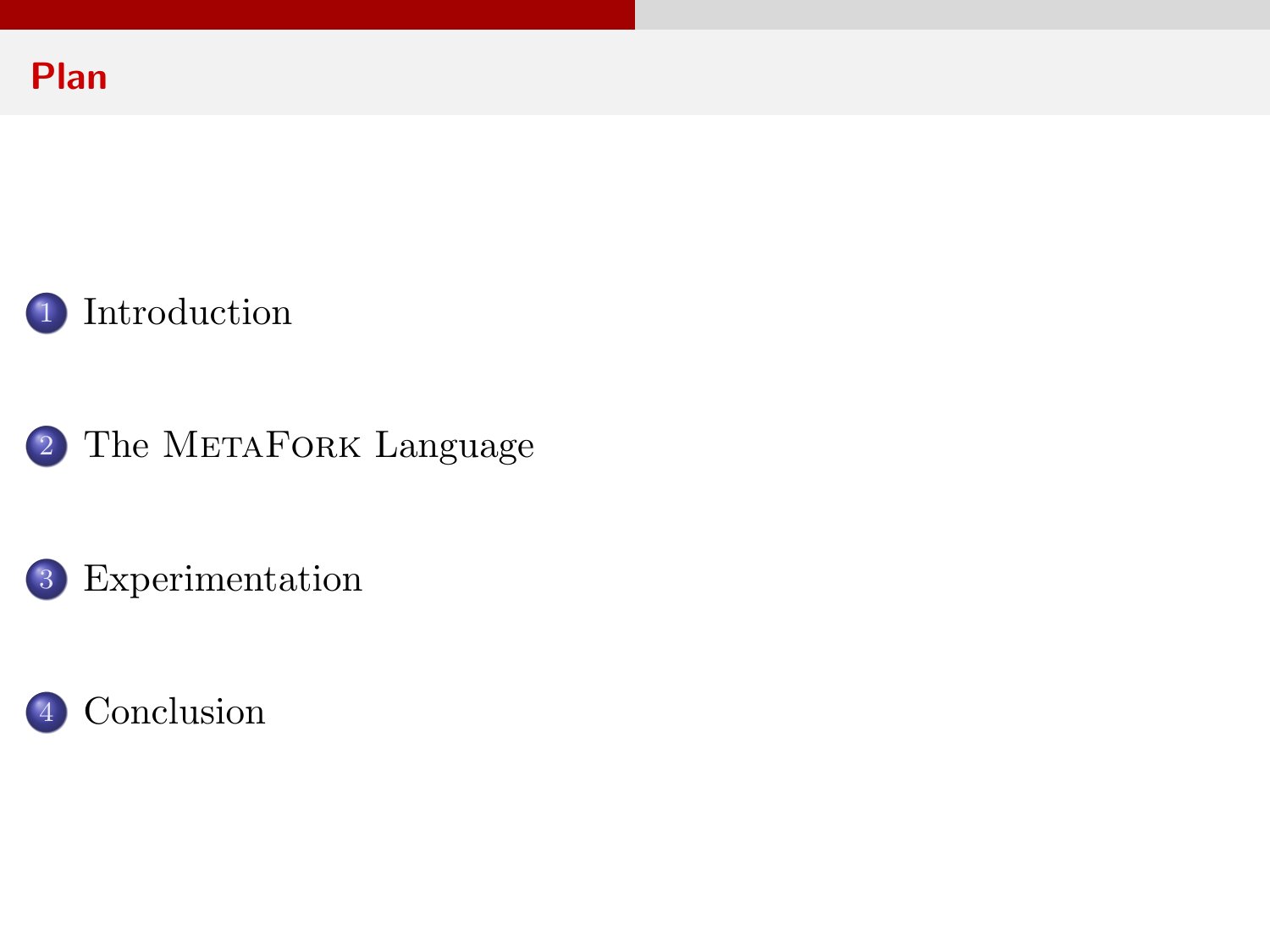### Plan



2 The METAFORK [Language](#page-7-0)

**[Experimentation](#page-20-0)** 

<span id="page-3-0"></span>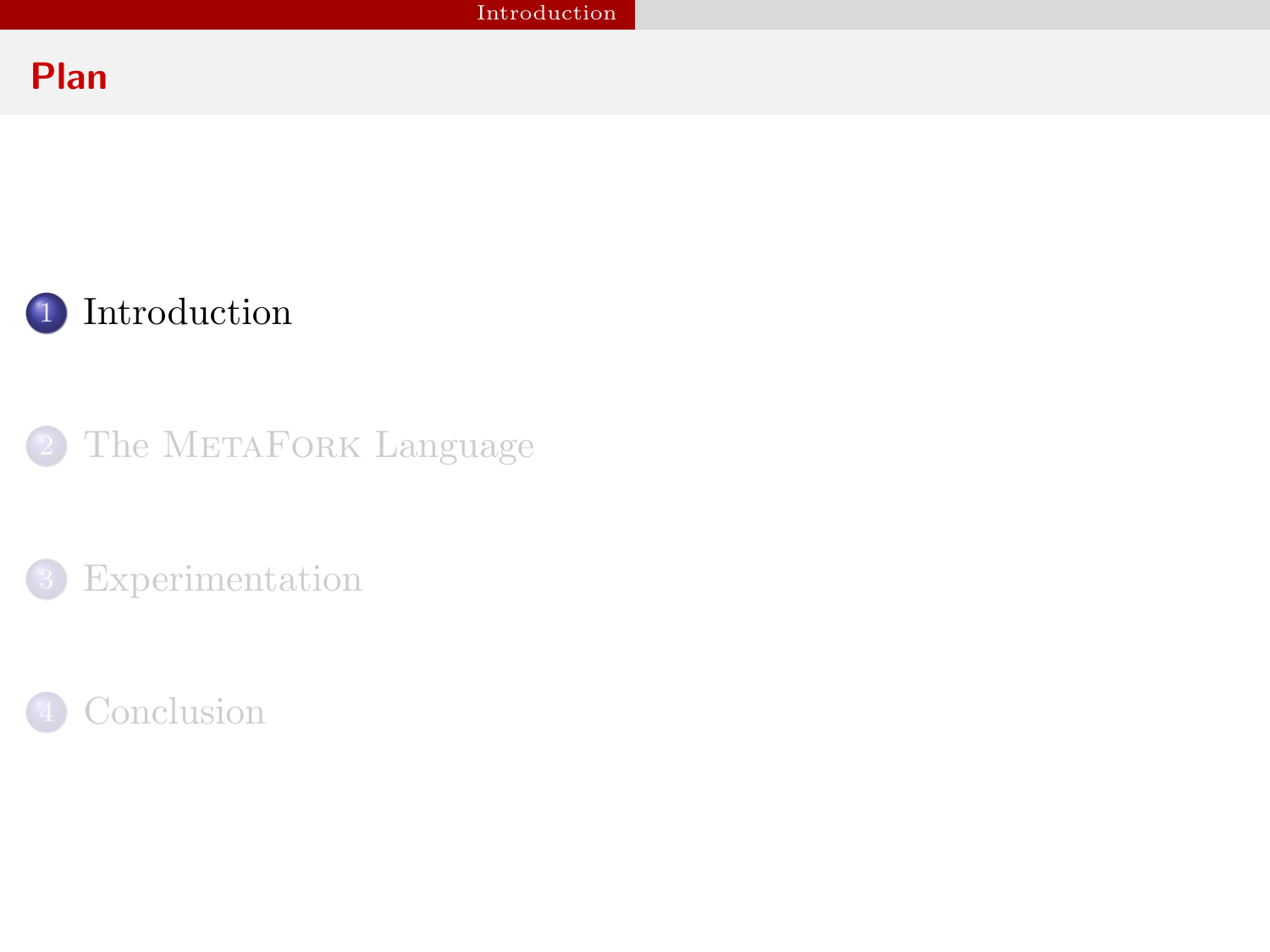### **Motivation**

#### Hypothesis and objective

- The same multithreaded algorithm (say based on the fork-join parallelism model) implemented with two different concurrency platforms could result in very different performance, often very hard to analyze and improve.
- We propose to identify performance bottlenecks by comparative implementation.

### Possible performance bottlenecks:

- algorithm issues: low parallelism, high cache complexity
- hardware issues: memory traffic limitation
- $\bullet$  implementation issues: true/false sharing, etc.
- scheduling costs: thread/task management, etc.
- **•** communication costs: thread/task migration, etc.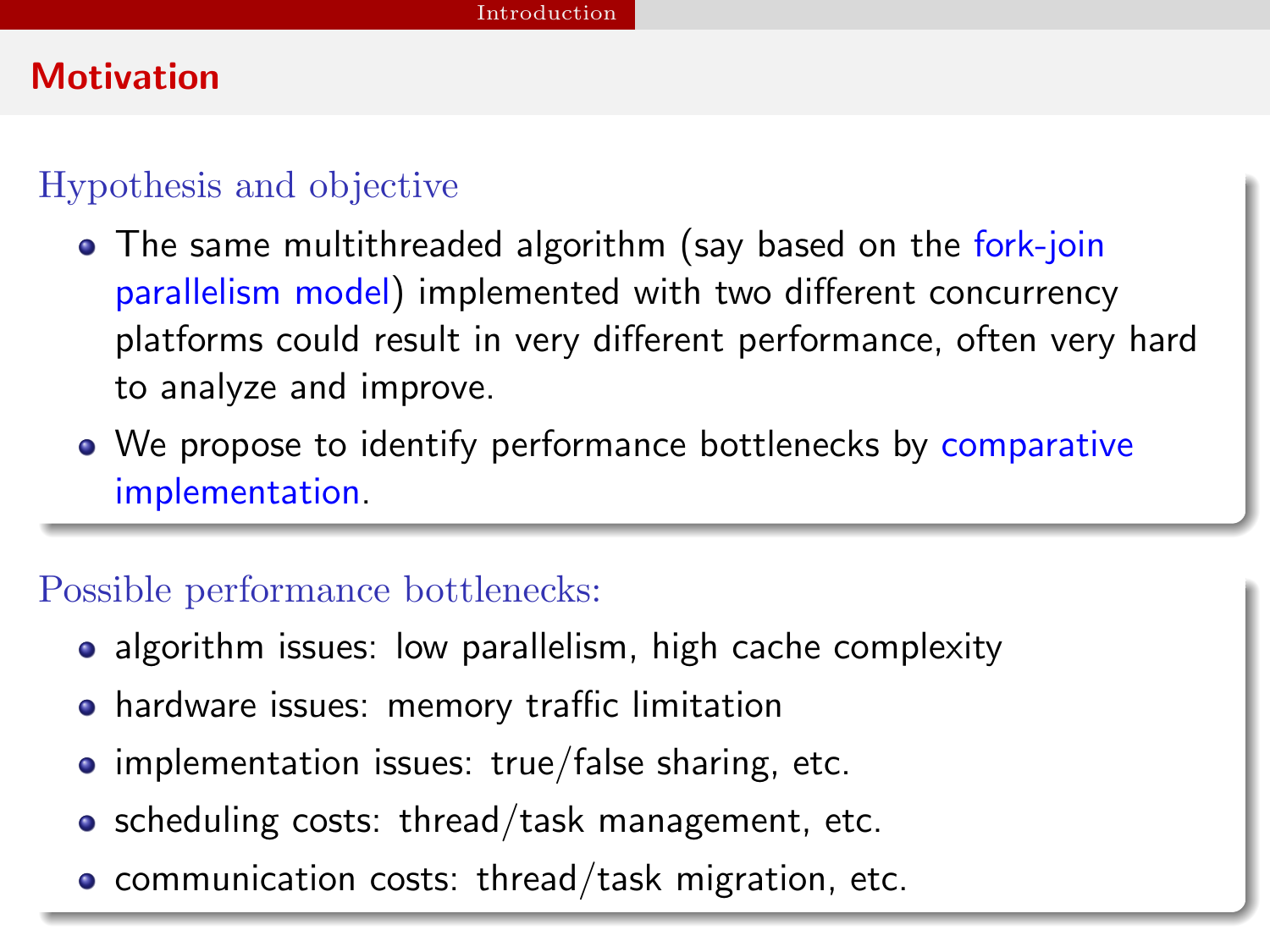# Comparative Implementation (1/2)

## Code Translation:

- Writing comparative multithreaded code based on different concurrency platforms, say  $P_1$ ,  $P_2$ , is clearly more difficult than writing code in  $P_1$  only.
- Thus, we propose automatic code translation between  $P_1$  and  $P_2$ .

#### Solution 1:

Translate code from  $P_1$  to  $P_2$  directly:

- **•** unfortunately preserves wrong scheduling decisions
- requires  $\frac{n(n-1)}{2}$  mappings if  $n$  concurrency platforms  $P_1,\ldots, P_n$  are involved.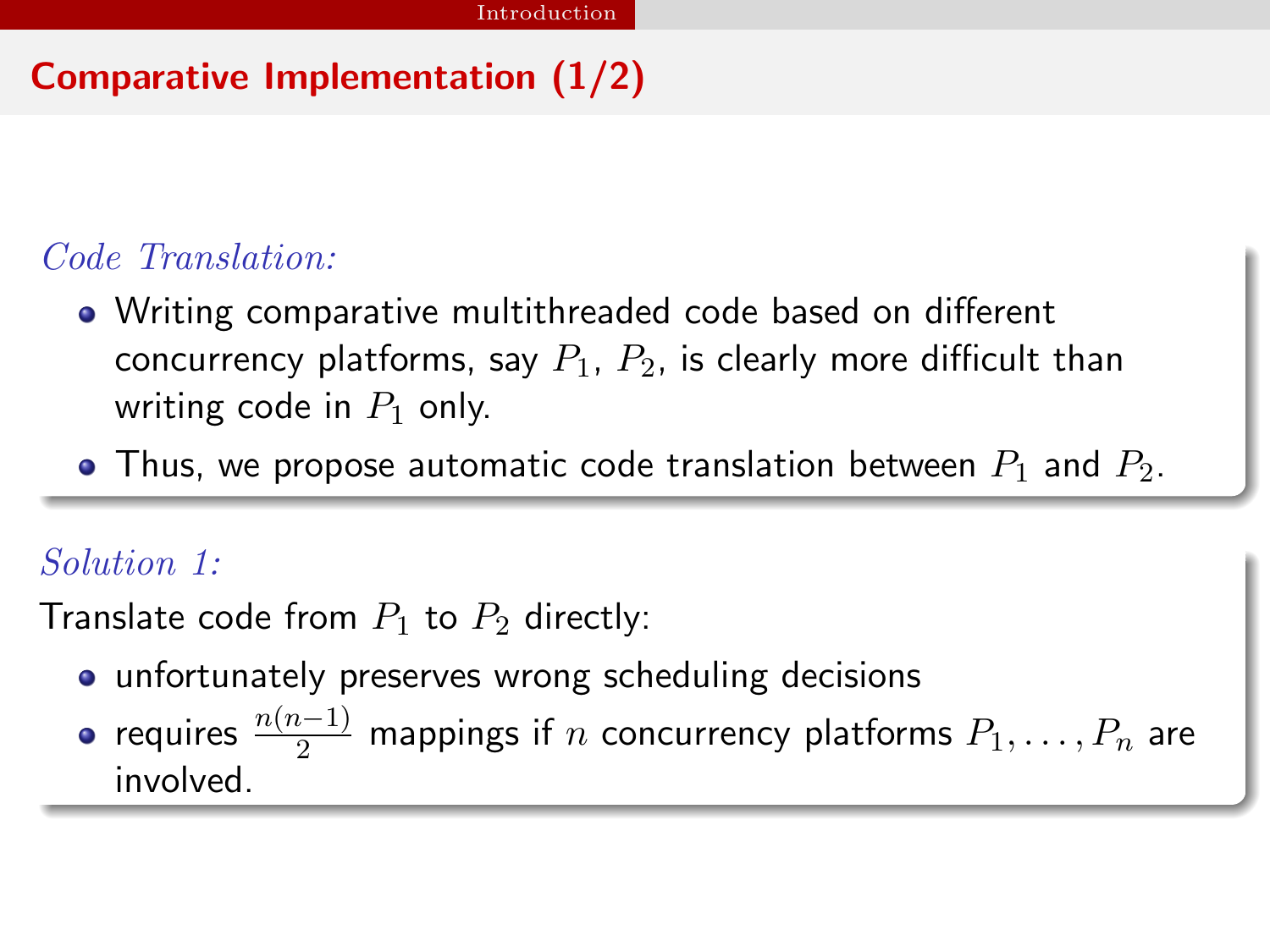# Comparative Implementation (2/2)

# Solution 1 (recall):

Translate code from  $P_1$  to  $P_2$  directly:

- unfortunately preserves wrong scheduling decisions
- requires  $\frac{n(n-1)}{2}$  mappings if  $n$  concurrency platforms  $P_1,\ldots, P_n$  are involved.

### Solution 2:

Use an intermediate high-level language (meta-language) abstracting from scheduling decisions and focusing on algorithms:

- requires only 2n mappings to support  $P_1, \ldots, P_n$ .
- offers a well-defined language to express algorithms and,
- an easier path between languages providing different forms of concurrency (fork-join, SIMD, pipelining, etc.)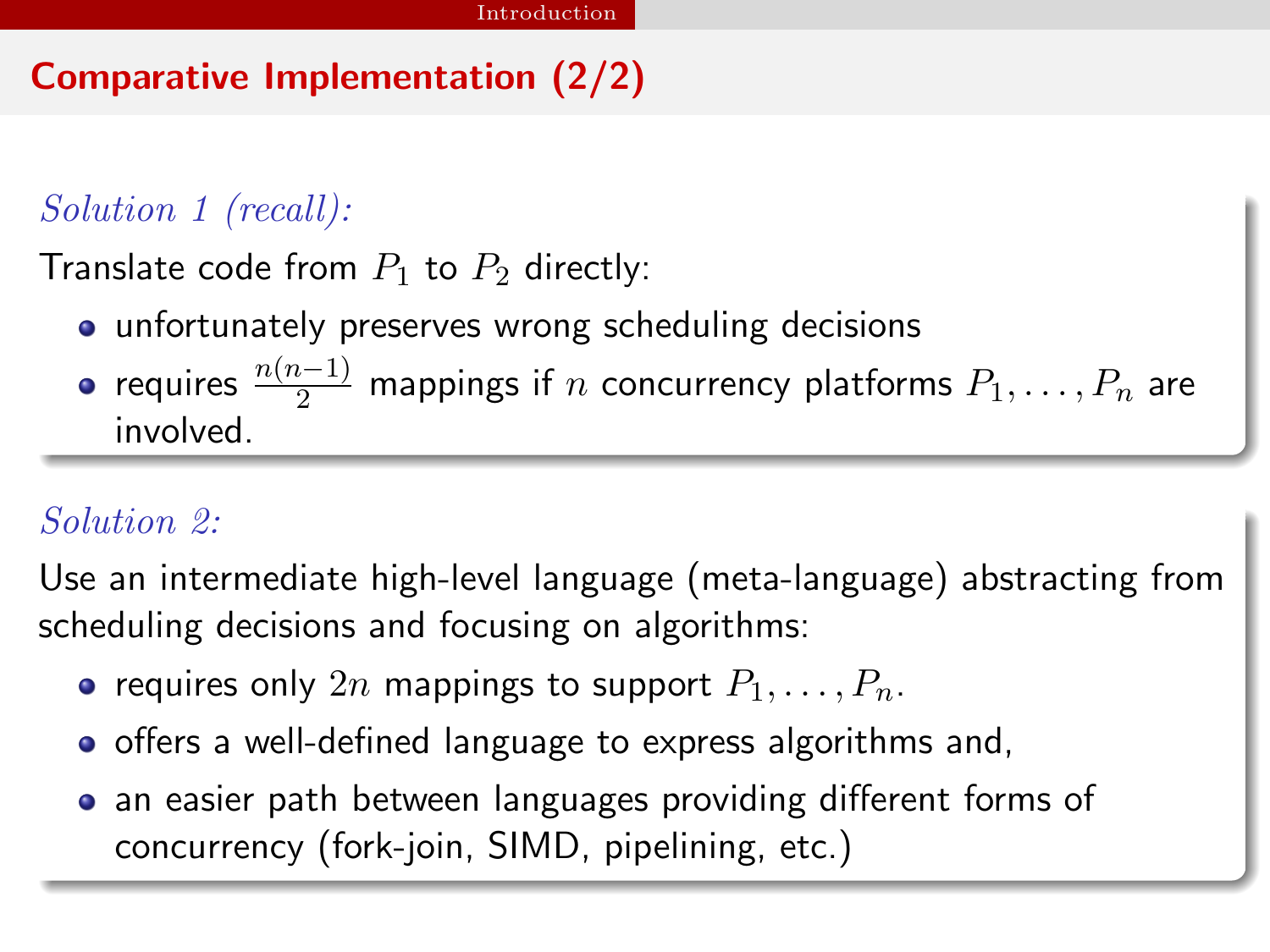### Plan



2 The METAFORK [Language](#page-7-0)

**[Experimentation](#page-20-0)** 

<span id="page-7-0"></span>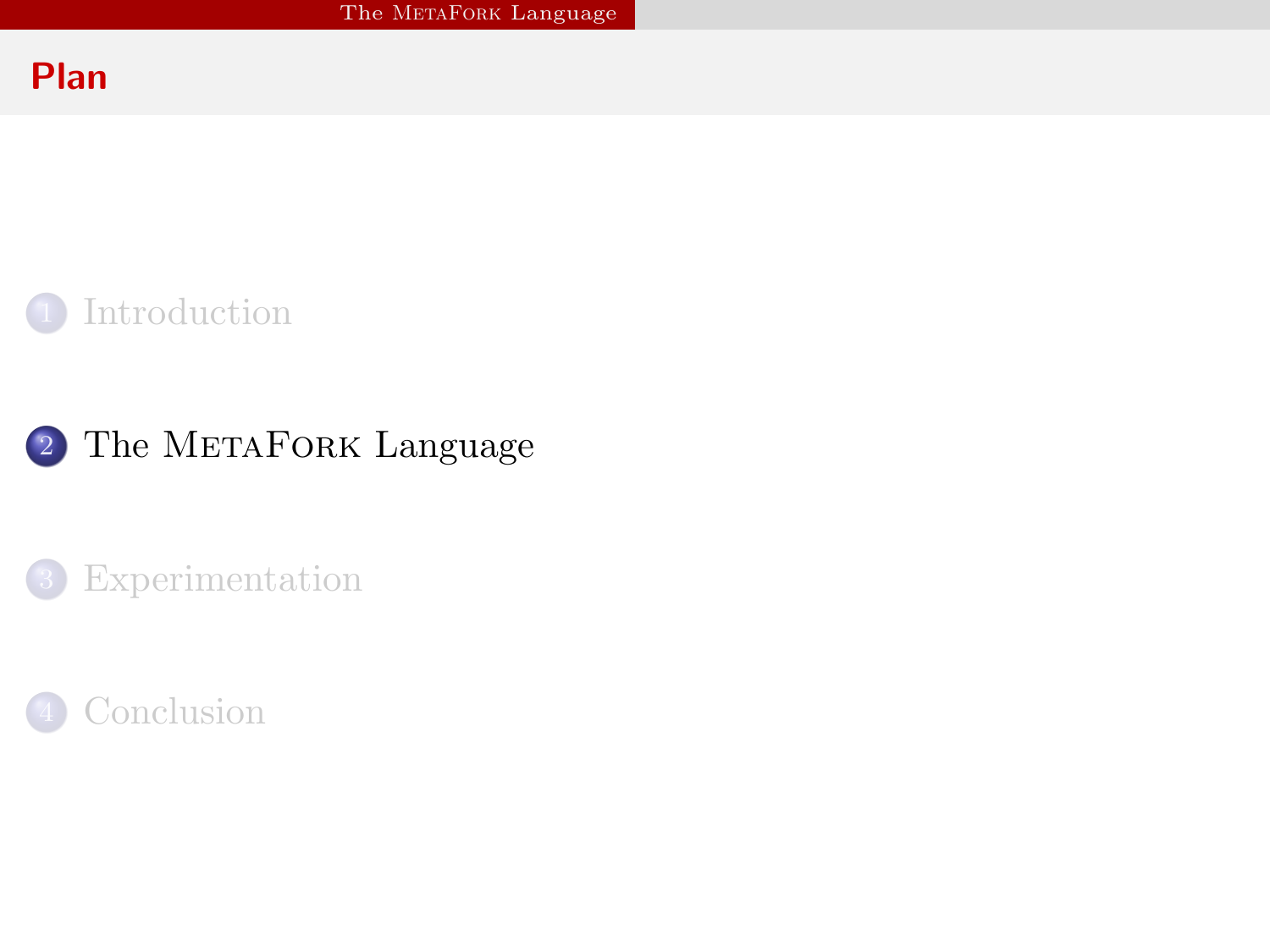#### **METAFORK**

### Definition

- METAFORK is an extension of  $C/C++$  and a multithreaded language based on the fork-join parallelism model.
- By its parallel programming constructs, this language is currently a common denominator of CilkPlus and OpenMP.
- However, this language does not compromise itself in any scheduling strategies (work-stealing, work-sharing)
- Thus, it makes no assumptions about the run-time system.

#### **Motivations**

- METAFORK principles encourage a programming style limiting thread communication to a minimum so as to
	- prevent from data-races while preserving satisfactory expressiveness,
	- minimize parallelism overheads.
- $\bullet$  The original purpose of  $METAFORK$  is to facilitate automatic translations of programs between the above concurrency platforms.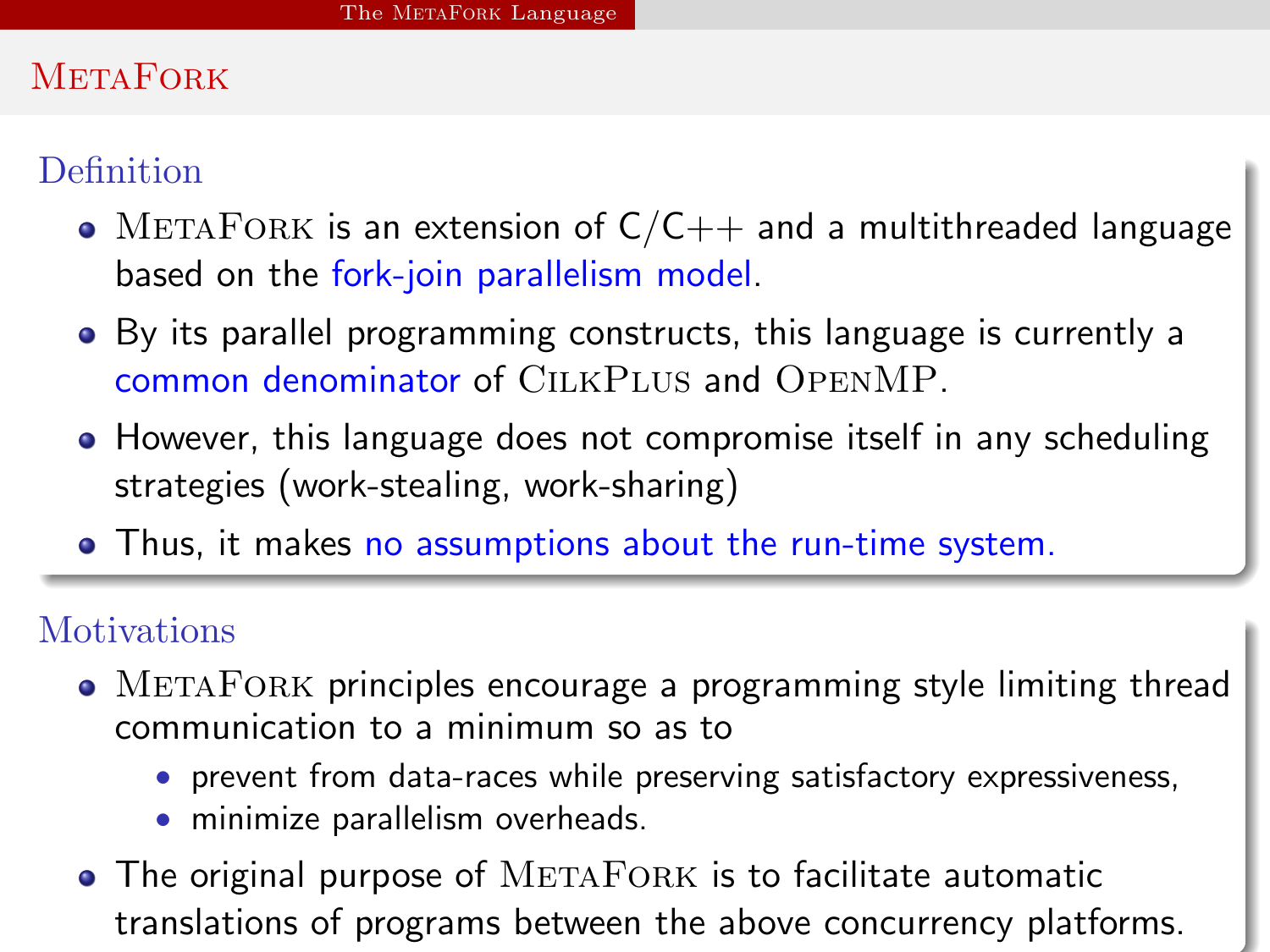### METAFORK basic Principles

#### Borrowed from CILKPLUS

- Similarly to CILKPLUS, the semantics of a METAFORK program is identical to those of its serial elision.
	- in particular, a METAFORK function spawn is a C function, and
	- $\bullet$  in a METAFORK parallel for-loop, every variable is shared unless it is declared within the for-loop.

#### Borrowed from OpenMP

- Similarly to OPENMP, METAFORK has parallel regions (these are neither spawned function calls, nor parallel for loops):
	- in this case, and in this case only, explicitly qualifying a variable *shared* is possible;
	- in fact, in METAFORK parallel regions, variables are private by default as in OpenMP tasks.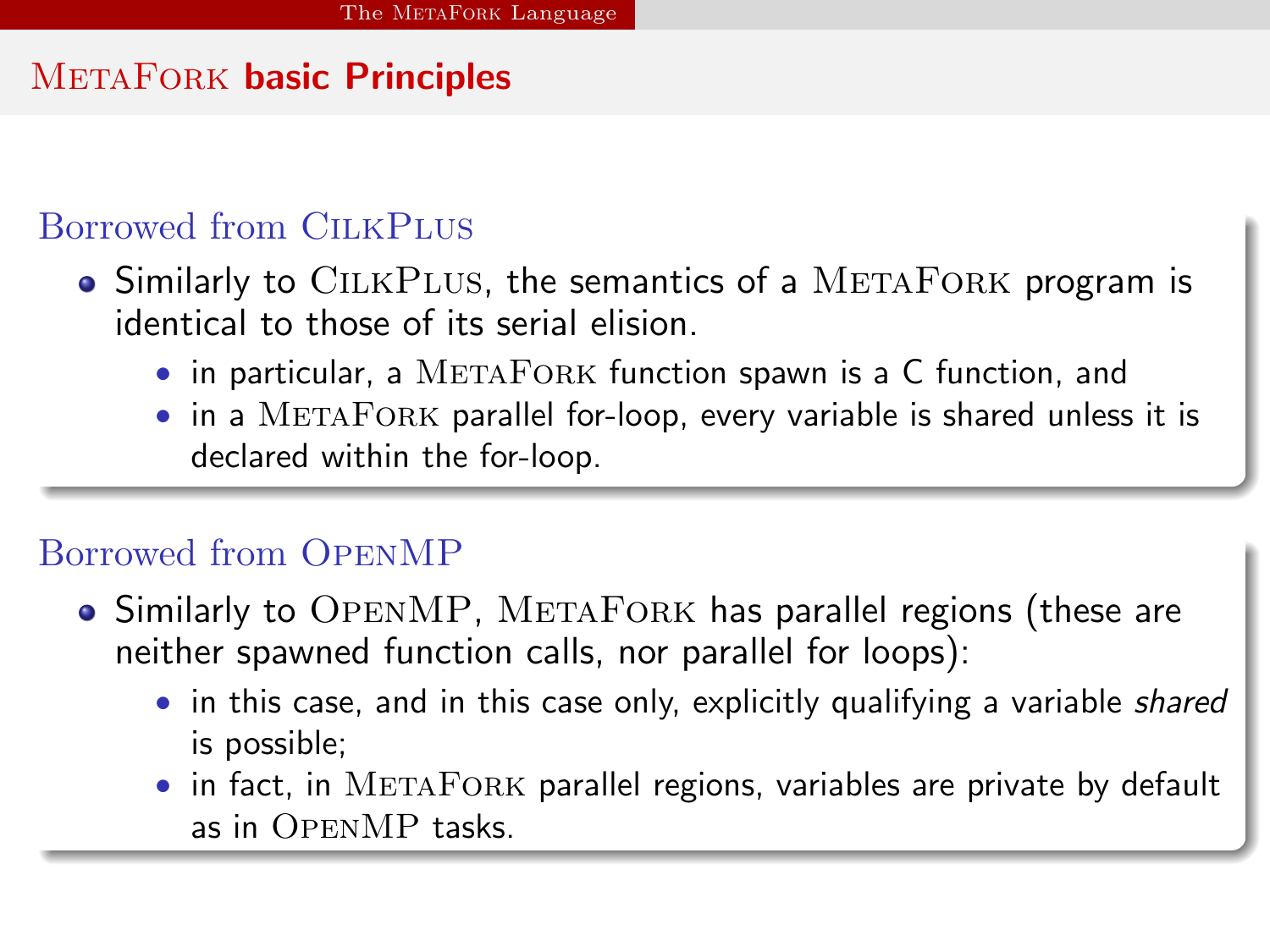## METAFORK constructs for parallelism

- meta\_fork  $\langle$  function call $\rangle$ 
	- we call this construct a function spawn,
	- on the contrary of CilkPlus, no implicit barrier is assumed at the end of a function spawn.
- meta\_for (start, end, stride)  $\langle \text{loop} \text{body} \rangle$ 
	- we call this construct a parallel for-loop,
	- there is an implicit barrier at the end of the parallel area;
	- every variable is shared unless it has been declared within the meta for loop

# • meta\_fork [shared(variable)]  $\langle \text{body} \rangle$

- every variable is private unless it has been declared shared,
- we call this construct a parallel region,
- no equivalent in CilkPlus.
- meta\_join
	- this indicates a synchronization point.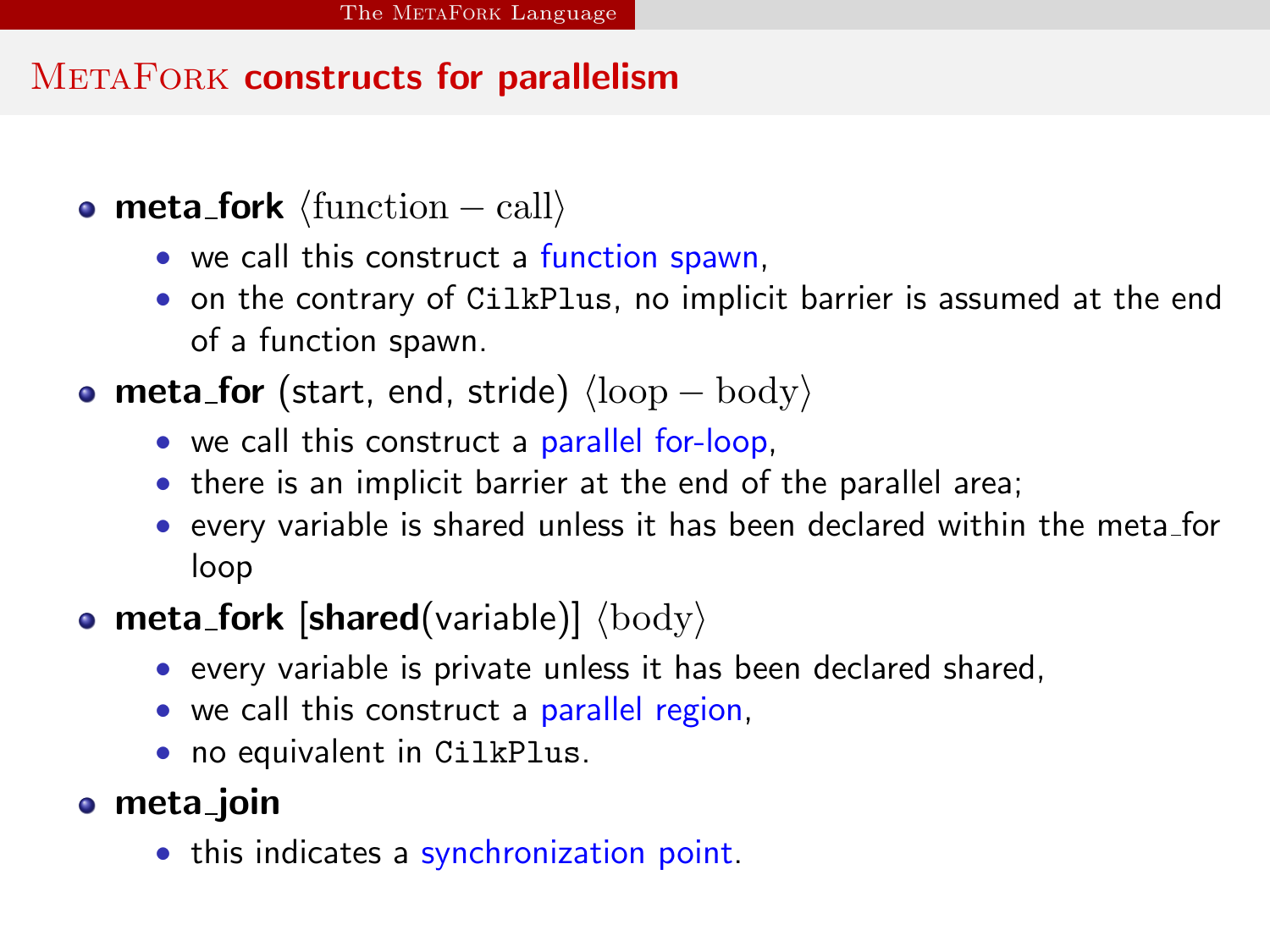# Counterpart directives in CilkPlus & OpenMP

#### CilkPlus

- **•** cilk\_spawn
- no construct for parallel regions
- cilk for
- cilk sync

#### OpenMP

- pragma omp task
- **•** pragma omp sections
- pragma omp for
- pragma omp taskwait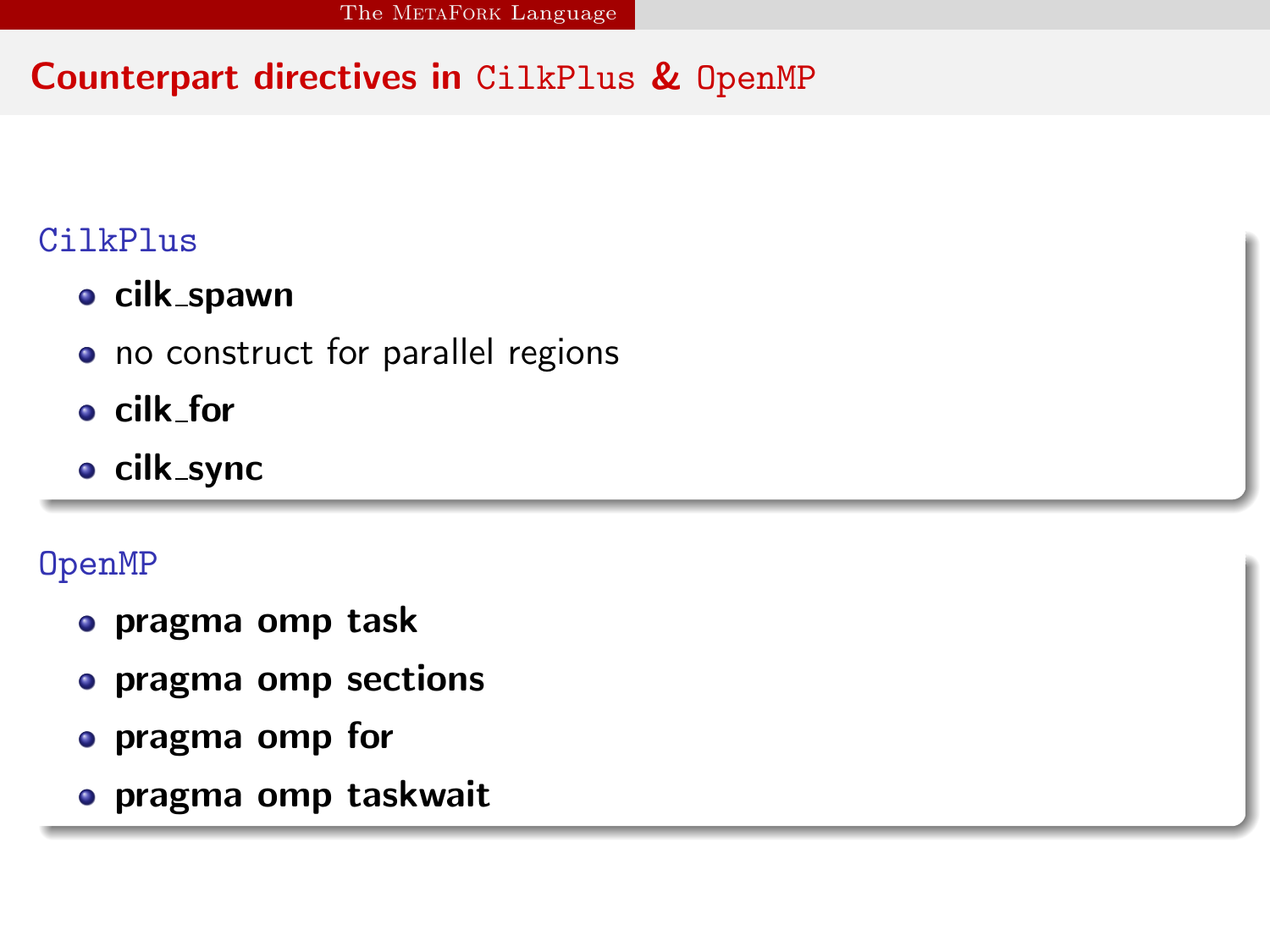# Translation Strategy (1/2)

#### $C<sub>i</sub>1kP1us to METAFOR$

- Easy in principle, since CilkPlus is a subset of METAFORK.
- However, implicit CilkPlus barriers need to be explicitly inserted in the generated METAFORK code.

#### METAFORK to CilkPlus

- Since CilkPlus has no constructs for parallel regions, we use the outlining technique (widely used in OpenMP)
	- to wrap the parallel region as a function, and then call that function concurrently,
	- this requires to record the variable information and the function name.
- All other constructs are easy to translate.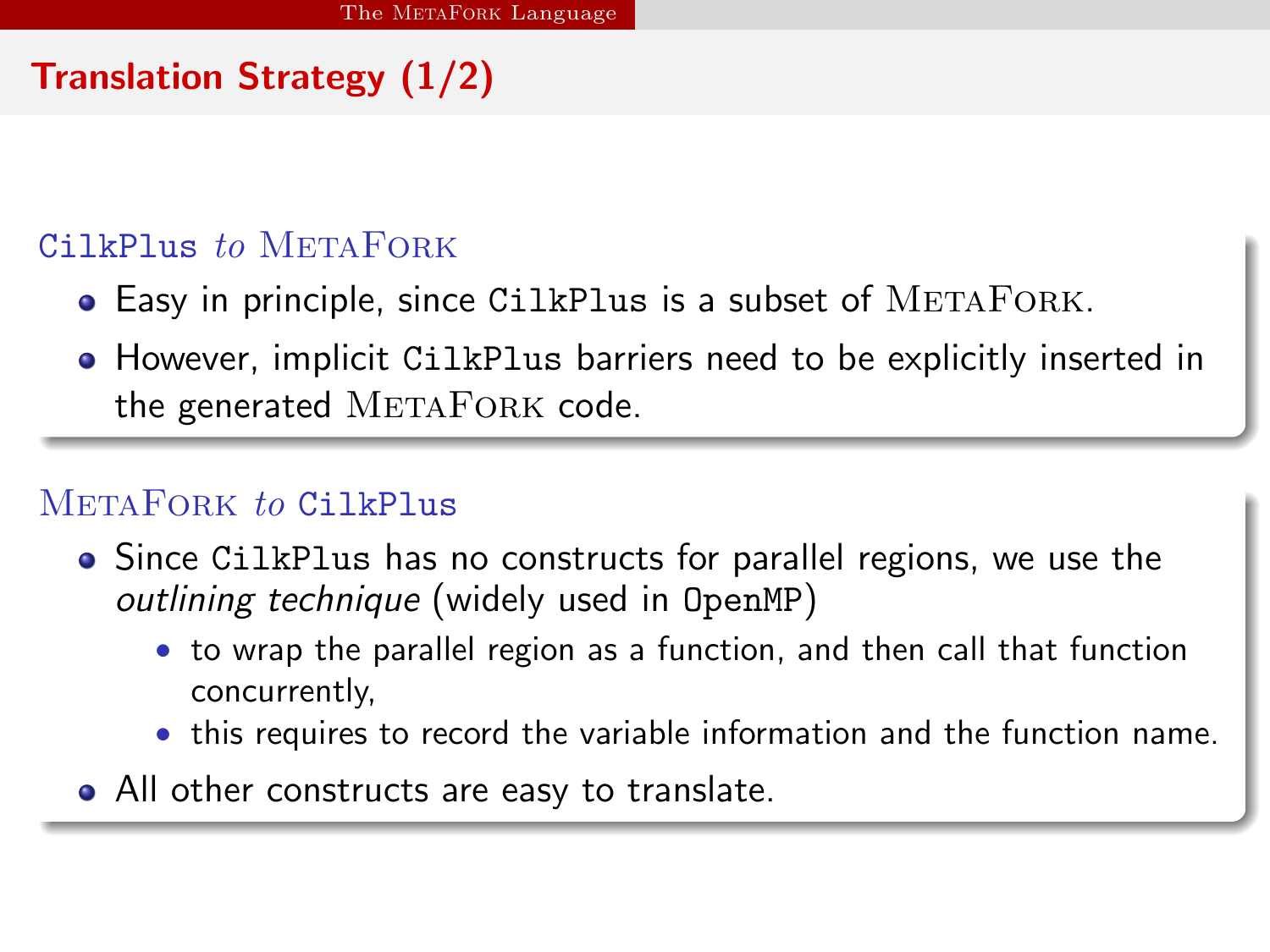# Translation Strategy (2/2)

#### OpenMP to METAFORK

- To translate task manipulation:
	- $\bullet$  if function spawn, use the corresponding feature of  $METAFORK$ ,
	- $\bullet$  otherwise, we use the parallel region feature of  $METAFORK$ .
- A parallel section of OpenMP is translated using the corresponding feature of METAFORK:
	- but extra synchronization points are inserted;
- Every variable specified *private* in an OpenMP parallel for loop is  $\alpha$  declared in the parallel for loop of the METAFORK translation;
	- we just ignore any *shared* attribute in an OpenMP parallel for loop.

#### METAFORK to OpenMP

- Easy in principle, since METAFORK is a subset of OpenMP.
- We decided to translate the function spawns (constructed with meta fork) using OpenMP task.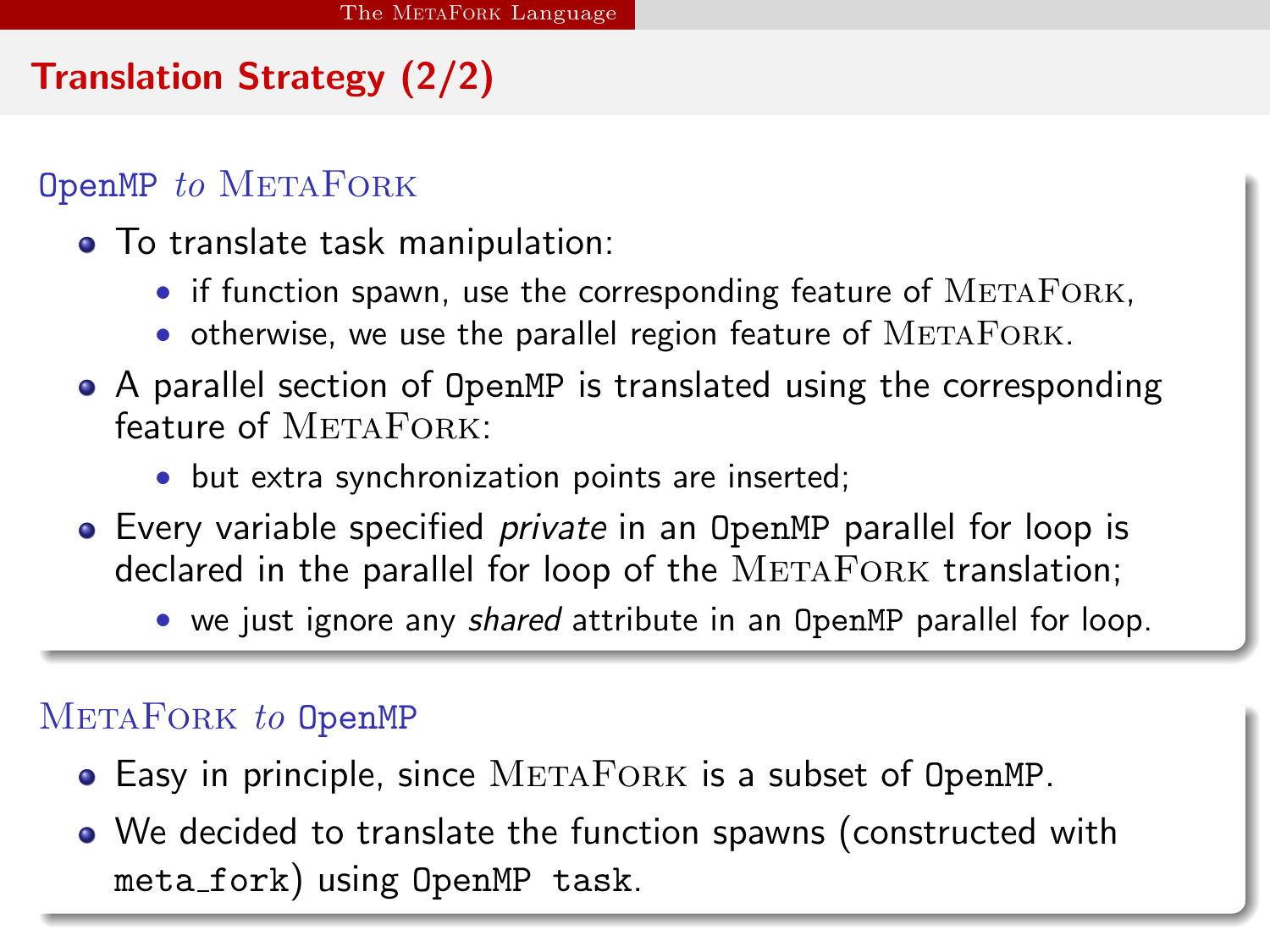#### Original CilkPlus code and translated METAFORK code

```
long fib parallel(long n)
{
    long x, y;
    if (n<2) return n;
    else if (n<BASE)
        return fib_serial(n);
    else
    {
        x = cilk_spawn fib-parallel(n-1);y = fib\_parallel(n-2);
        cilk sync;
        return (x+y);
    }
}
                                        {
                                         }
```

```
long fib_parallel(long n)
    long x, y;
    if (n<2) return n;
    else if (n<BASE)
        return fib_serial(n);
    else
    {
        x = meta_fork fib_parallel(n-1);y = fib\_parallel(n-2);
        meta_join;
        return (x+y);
    }
```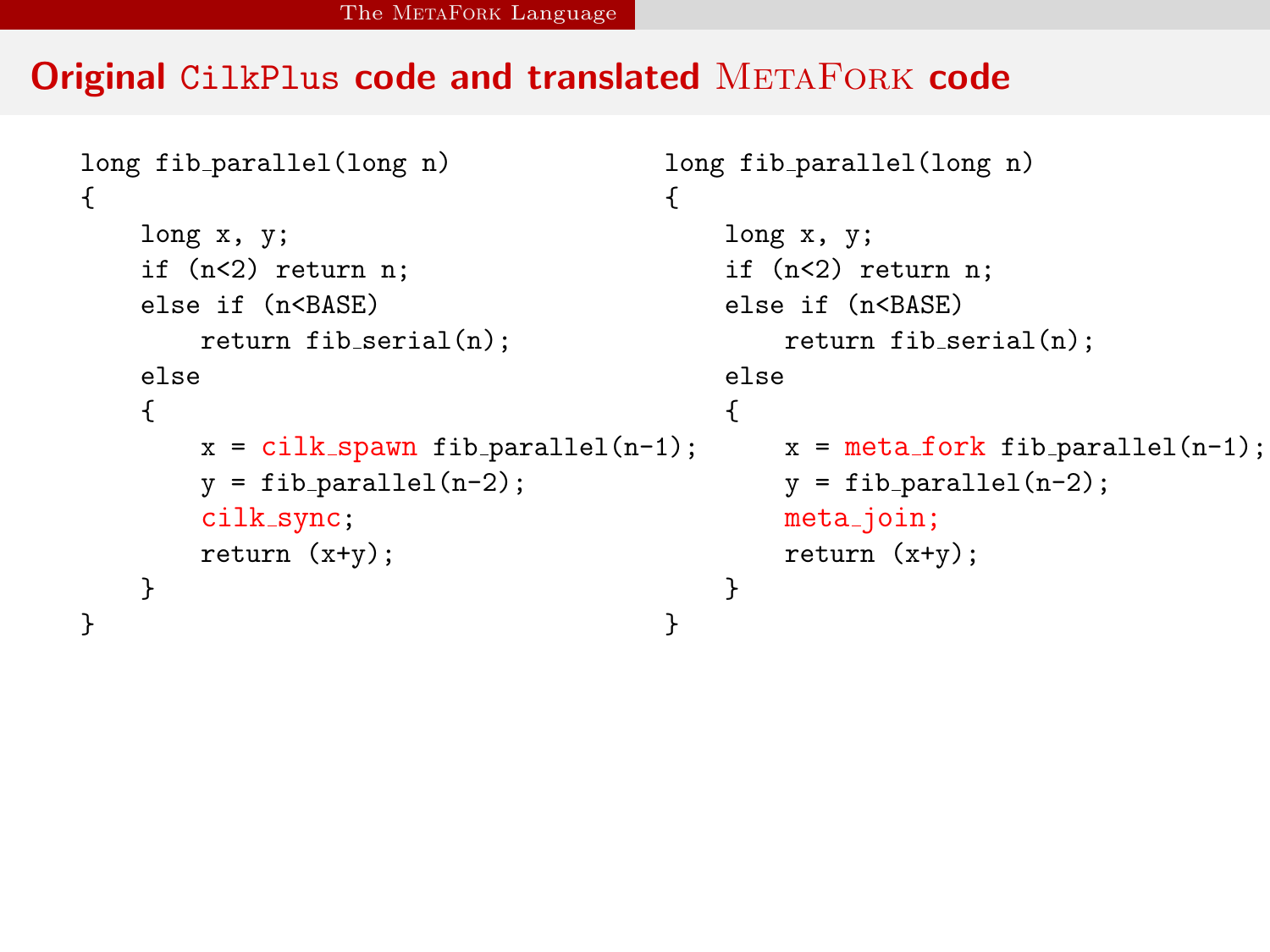#### Original Meta code and translated OpenMP code

```
long fib parallel(long n)
{
    long x, y;
    if (n<2) return n;
    else if (n<BASE)
        return fib_serial(n);
    else
    {
        x = meta_fork fib-parallel(n-1);y = fib\_parallel(n-2);
        meta_join;
        return (x+y);
    }
}
                                         {
                                         }
```

```
long fib parallel(long n)
   long x, y;
    if (n<2) return n;
   else if (n<BASE)
        return fib_serial(n);
    else
    {
        #pragma omp task shared(x)x = fib\_parallel(n-1);y = fib-parallel(n-2);#pragma omp taskwait
        return (x+y);
   }
```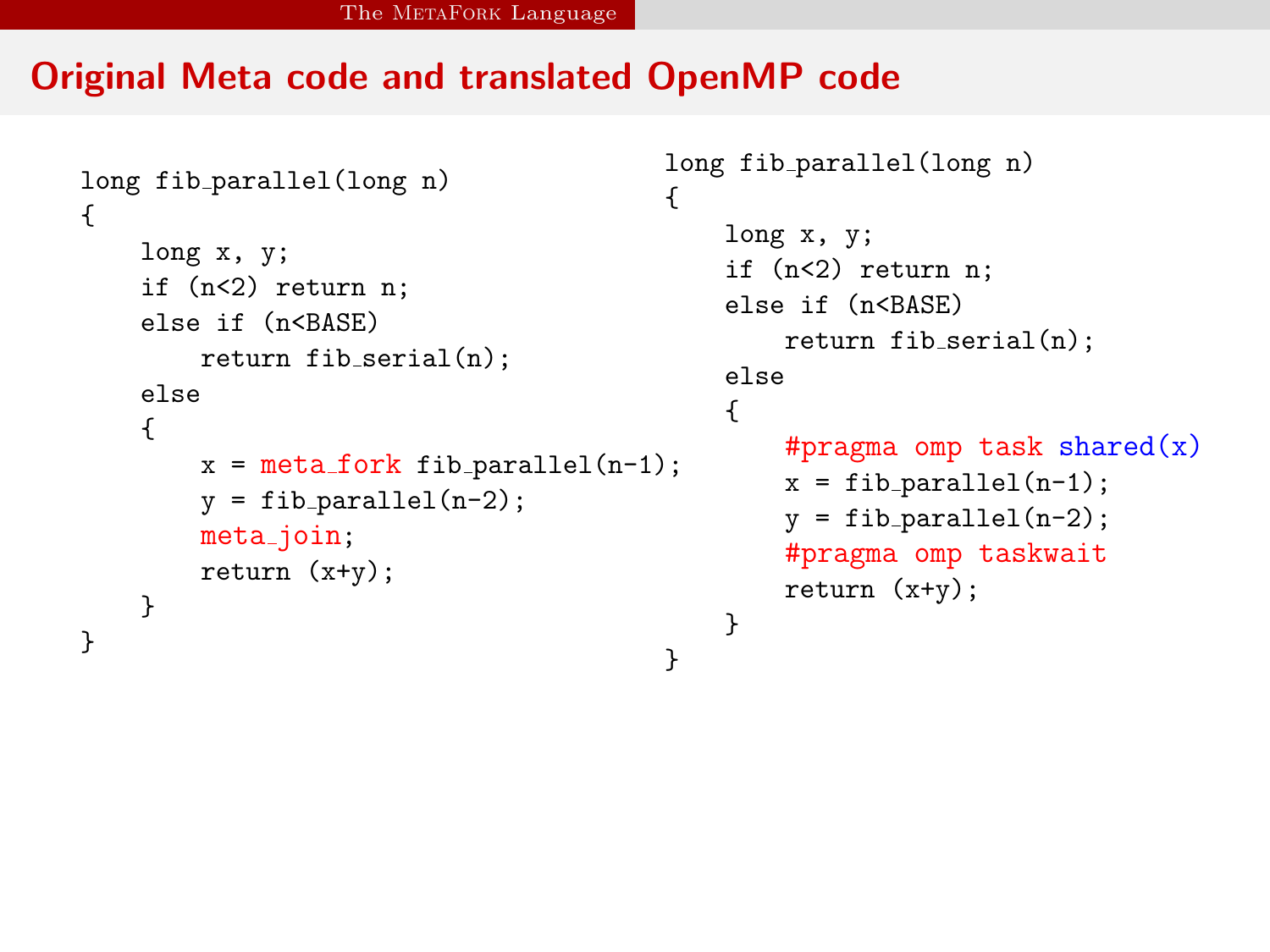#### Original OpenMP code and translated Meta code

```
void parallel qsort(int* begin,
                    int* end,
                    int base)
{
    int length;
    length = end - begin;if (length < base)
        serial_qsort(begin, end);
    else if (begin != end)
    {
        --end;
        int* middle = std::partition(begin, end,
          std::bind2nd(std::less<int>(), *end));
        using std::swap;
        swap(*end, *middle);
        #pragma omp task
        parallel_qsort(begin,
                       middle, base);
```
#pragma omp taskwait

} }

parallel qsort(++middle, ++end, base);

```
{
    --end;
    int* middle = std::partition(begin, end,
      std::bind2nd(std::less<int>(), *end));
    using std::swap;
    swap(*end, *middle);
   meta fork parallel qsort(begin,
```
int length;  $length = end - begin;$ if (length < base)

void parallel qsort(int\* begin,

else if (begin != end)

int\* end, int base)

serial\_gsort(begin, end);

middle, base); parallel qsort(++middle, ++end, base); meta\_join;

```
}
```
}

{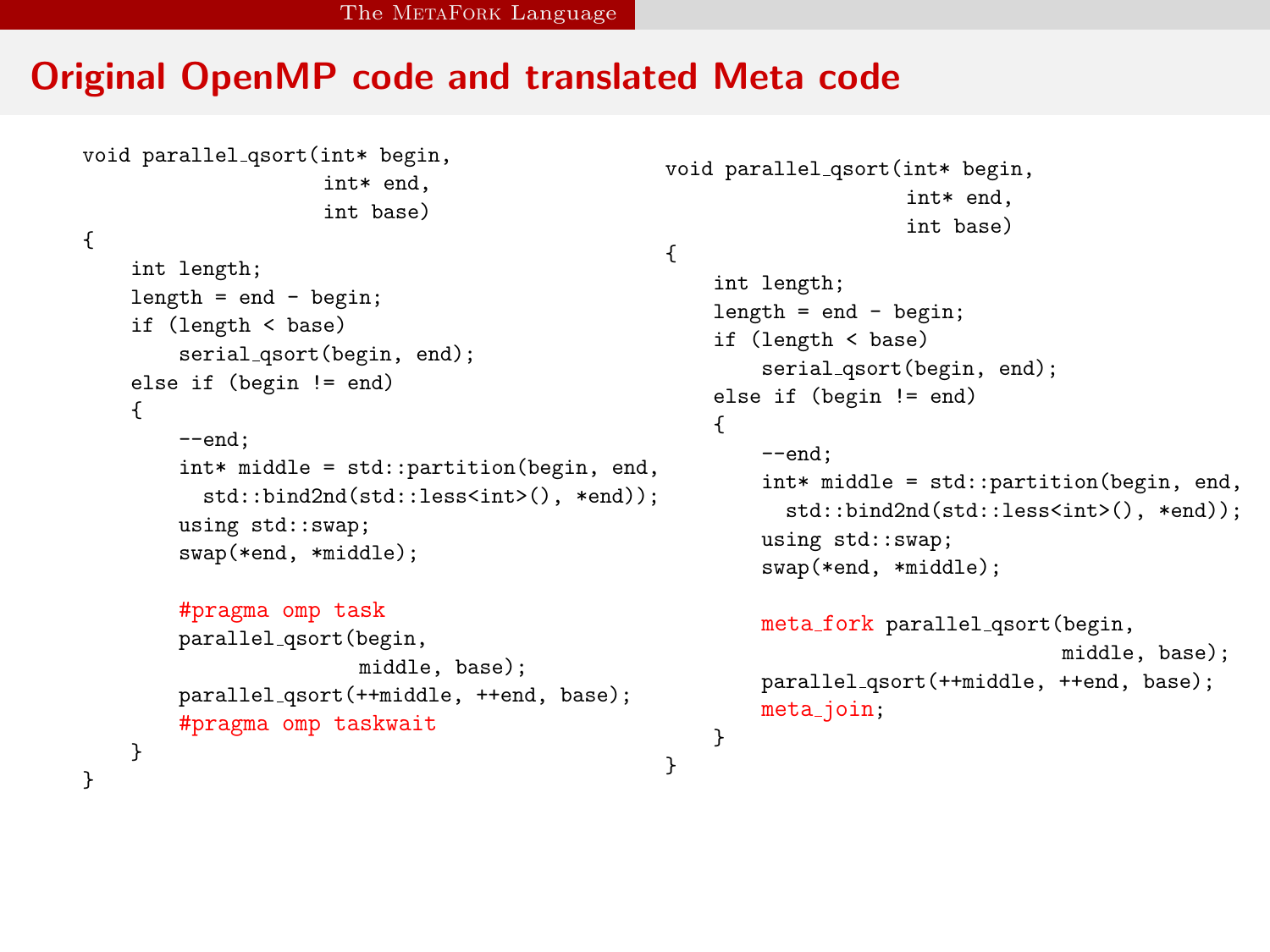#### Original Meta code and translated CilkPlus code

```
void parallel qsort(int* begin,
                    int* end,
                    int base)
{
    int length;
    length = end - begin;if (length < base)
        serial_qsort(begin, end);
    else if (begin != end)
    {
        --end;
        int* middle = std::partition(begin, end,
          std::bind2nd(std::less<int>(), *end));
        using std::swap;
        swap(*end, *middle);
        meta_fork parallel_qsort(begin,
                                  middle, base);
        parallel qsort(++middle, ++end, base);
        meta_join;
    }
}
```

```
void parallel qsort(int* begin,
                    int* end,
                    int base)
{
    int length;
    length = end - begin;if (length < base)
        serial_qsort(begin, end);
    else if (begin 1 = end){
        --end;
        int* middle = std::partition(begin, end,
          std::bind2nd(std::less<int>(), *end));
        using std::swap;
        swap(*end, *middle);
        cilk spawn parallel gsort(begin,
                                   middle, base);
        parallel qsort(++middle, ++end, base);
        cilk_sync;
```

```
}
```
}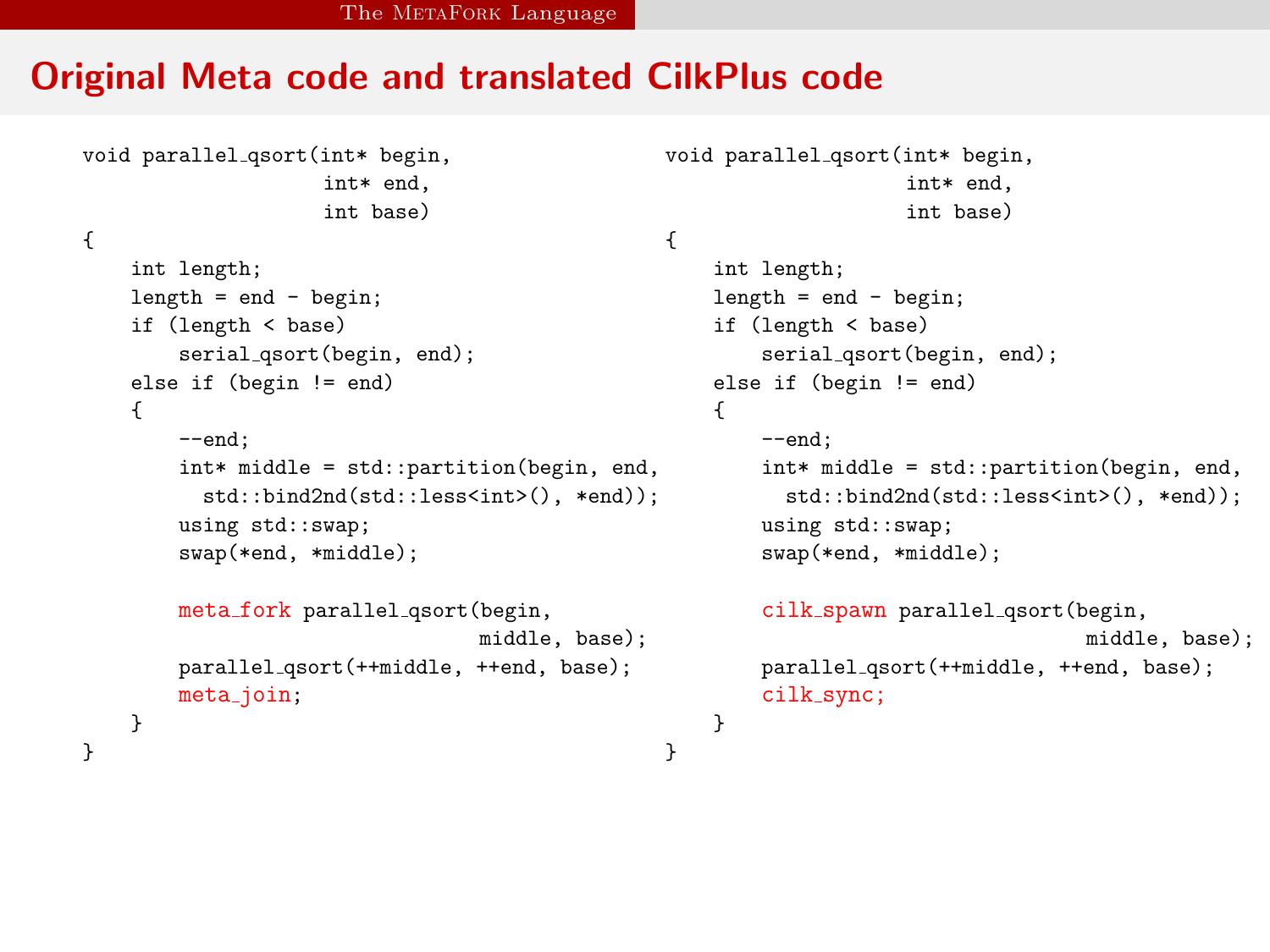### Original OpenMP code and translated Meta code

```
void main() {
    int i, j;
    #pragma omp parallel
    {
        #pragma omp sections
        {
            #pragma omp section
            {
                i++;
            }
            #pragma omp section
            {
                j++;
            }
        }
    }
}
                                  void main()
                                  {
                                      int i, j;
                                      {
                                          meta fork shared(i)
                                           {
                                               i++;
                                           }
                                          meta_fork shared(i){
                                               j++;
                                           }
                                          meta_join;
                                      }
                                  }
```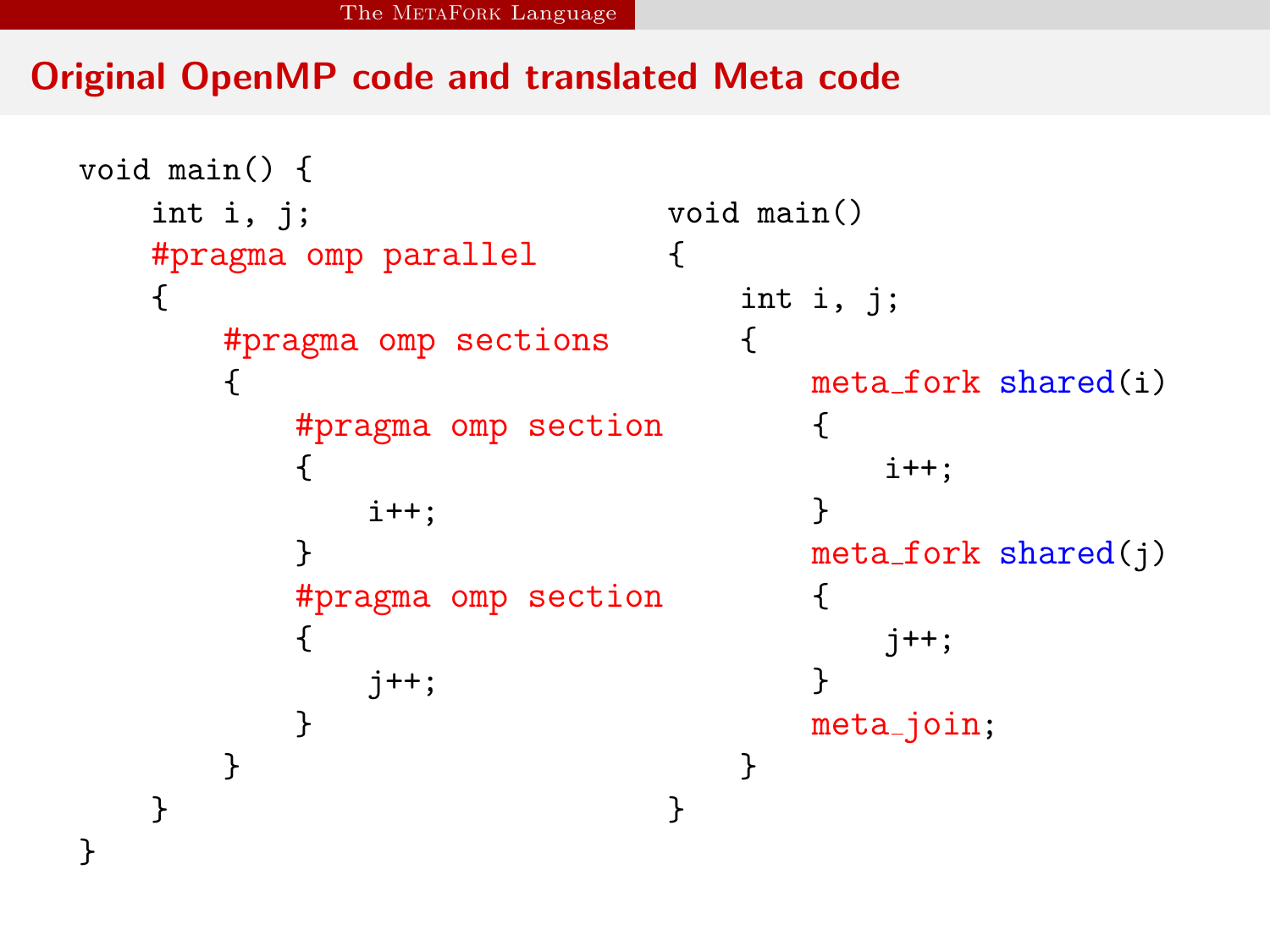#### Original Meta code and translated CilkPlus code

```
void main() {
    int i, j;
    {
        meta fork shared(i)
        {
             i++;
        }
        meta_fork shared(i){
             j++;
        }
        meta_join;
    }
}
                                   {
                                        (*i)++:}
                                   void fork func1(int* j)
                                   {
                                        (*j)++;}
                                   void main()
                                   {
                                        int i, j;
                                        {
                                            cilk spawn fork func0(&i);
                                            cilk spawn fork func1(&j);
                                            cilk_sync;
                                        }
                                   }
```
void fork func0(int\* i)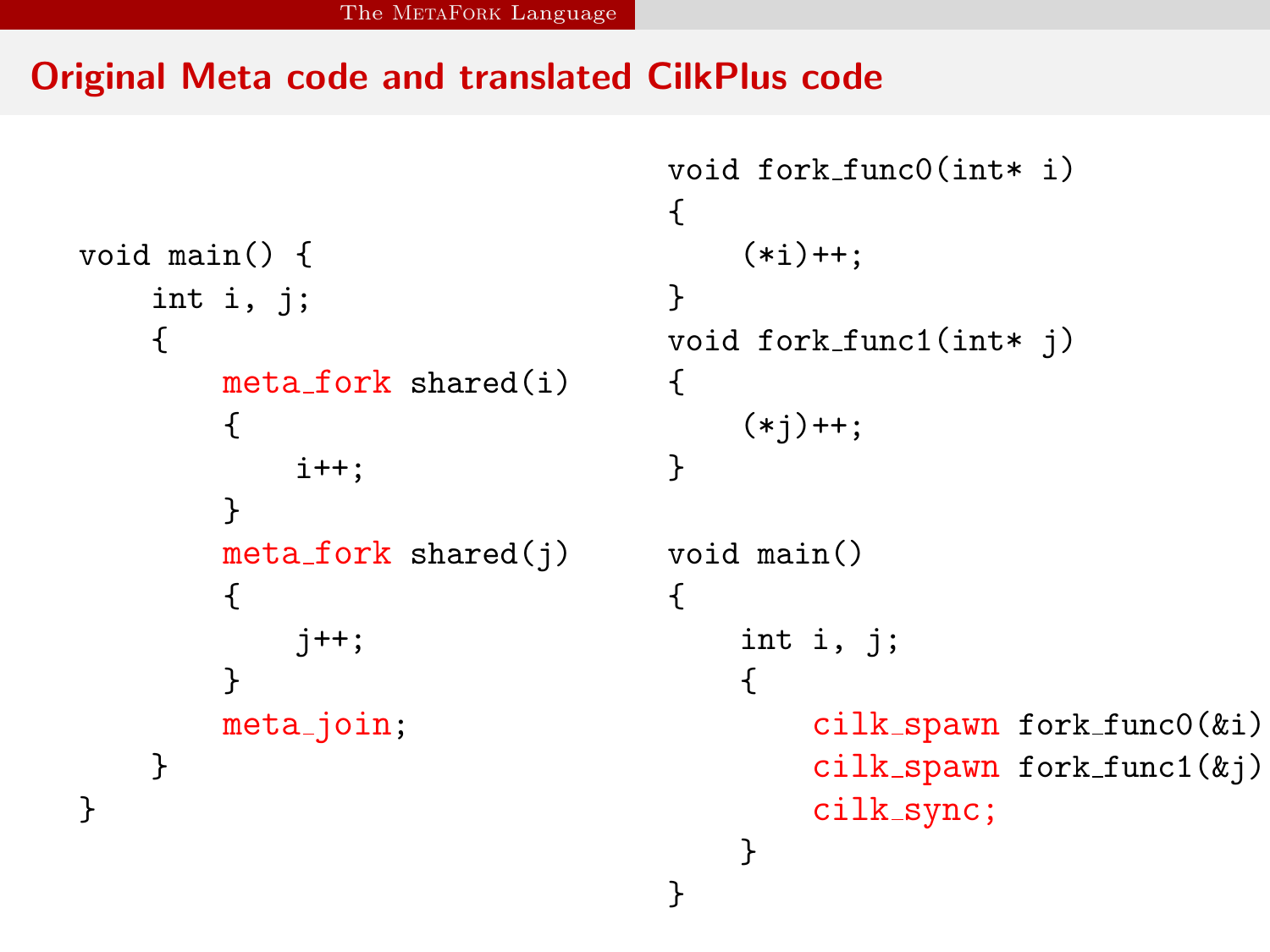### Plan



2 The METAFORK [Language](#page-7-0)



<span id="page-20-0"></span>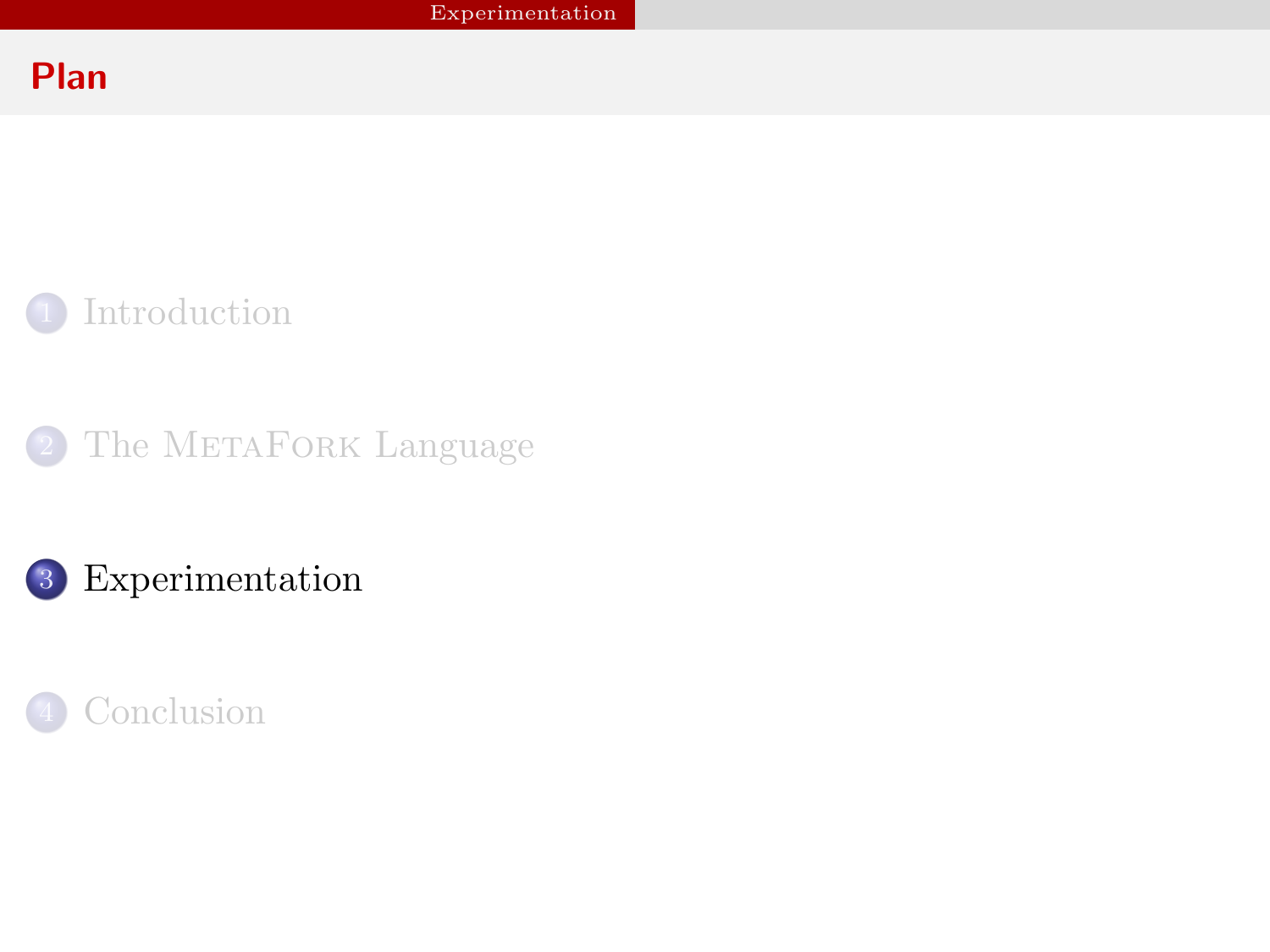#### Experimentation: set up

### Source of code

- OpenMP Microbenchmarks
- http://people.sc.fsu.edu/∼jburkardt/c src/openmp/openmp.html
- $\bullet$  Cilk $++$  distribution examples
- Students' code

# Architecture and compiler options

- Intel Xeon 2.66GHz/6.4GT with 12 physical cores and hyperthreading, sharing 48GB RAM
- $\bullet$  CilkPlus code compiled with GCC 4.8 using  $-O2$  -g -lcilkrts -fcilkplus
- OpenMP code compiled with GCC 4.8 using -O2 -g -fopenmp

#### Measures

Running time on  $p = 1, 2, 4, 6, 8, \ldots$  processors. Benchmarks were repeated/verified on AMD Opteron 6168 48core nodes with 256GB RAM and 12MB L3.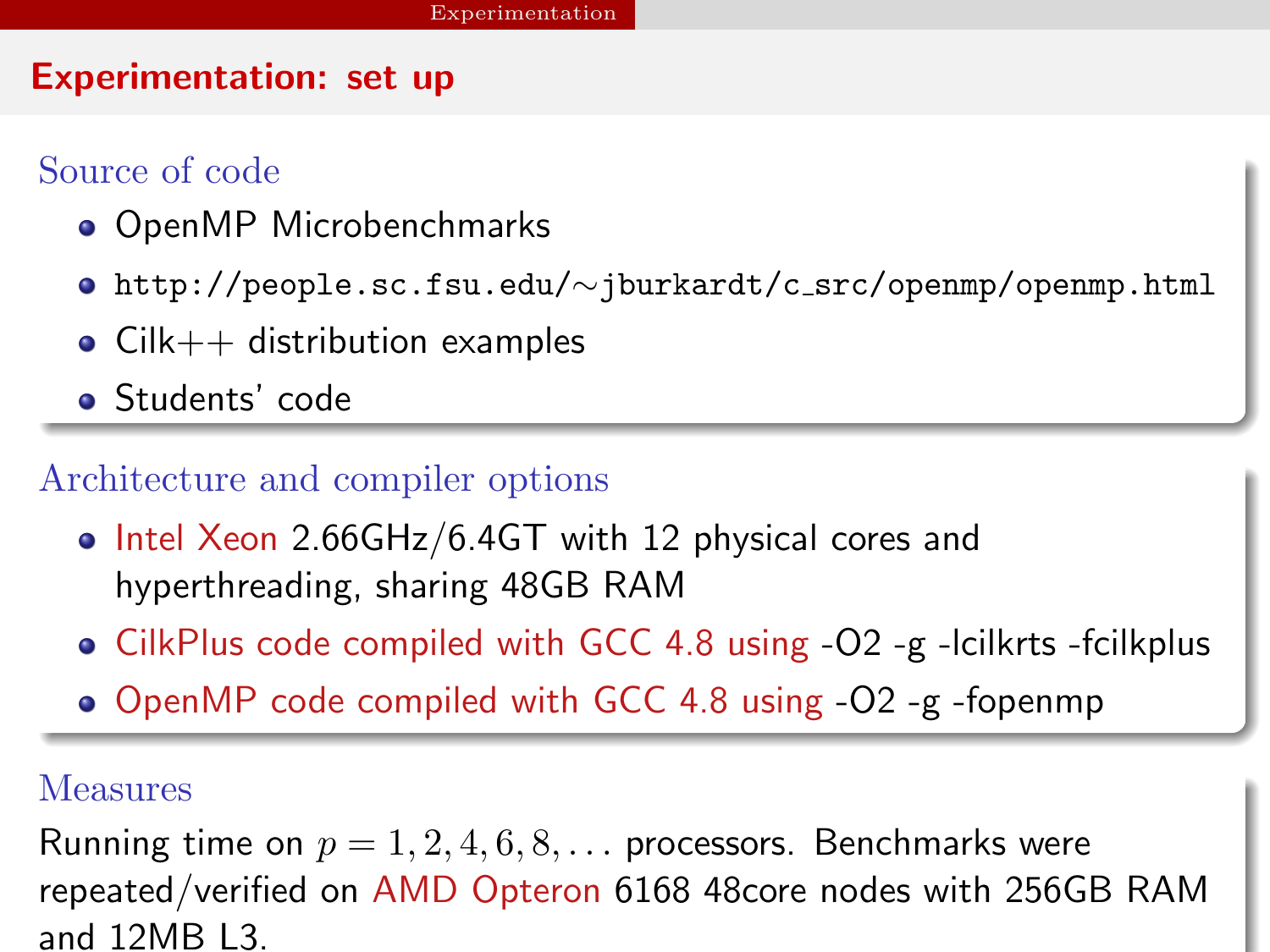#### Experimentation: two experiences

#### Comparing two hand-written codes via translation

- For each test-case, we have a hand-written OpenMP program and a hand-written CilkPlus program
- We observe that one program (written by a student) has a performance bottleneck while its counterpart (written by an expert programmer) does not.
- We translate the efficient program to the other language, then check whether the performance bottleneck remains or not, so as to narrow the performance bottleneck in the inefficient program.

#### Automatic translation of highly optimized code

- For each test-case, we have either a hand-written-and-optimized CilkPlus program or a hand-written-and-optimized OpenMP program.
- We want to determine whether or not the translated programs have similar serial and parallel running times as their hand-written-and-optimized counterparts.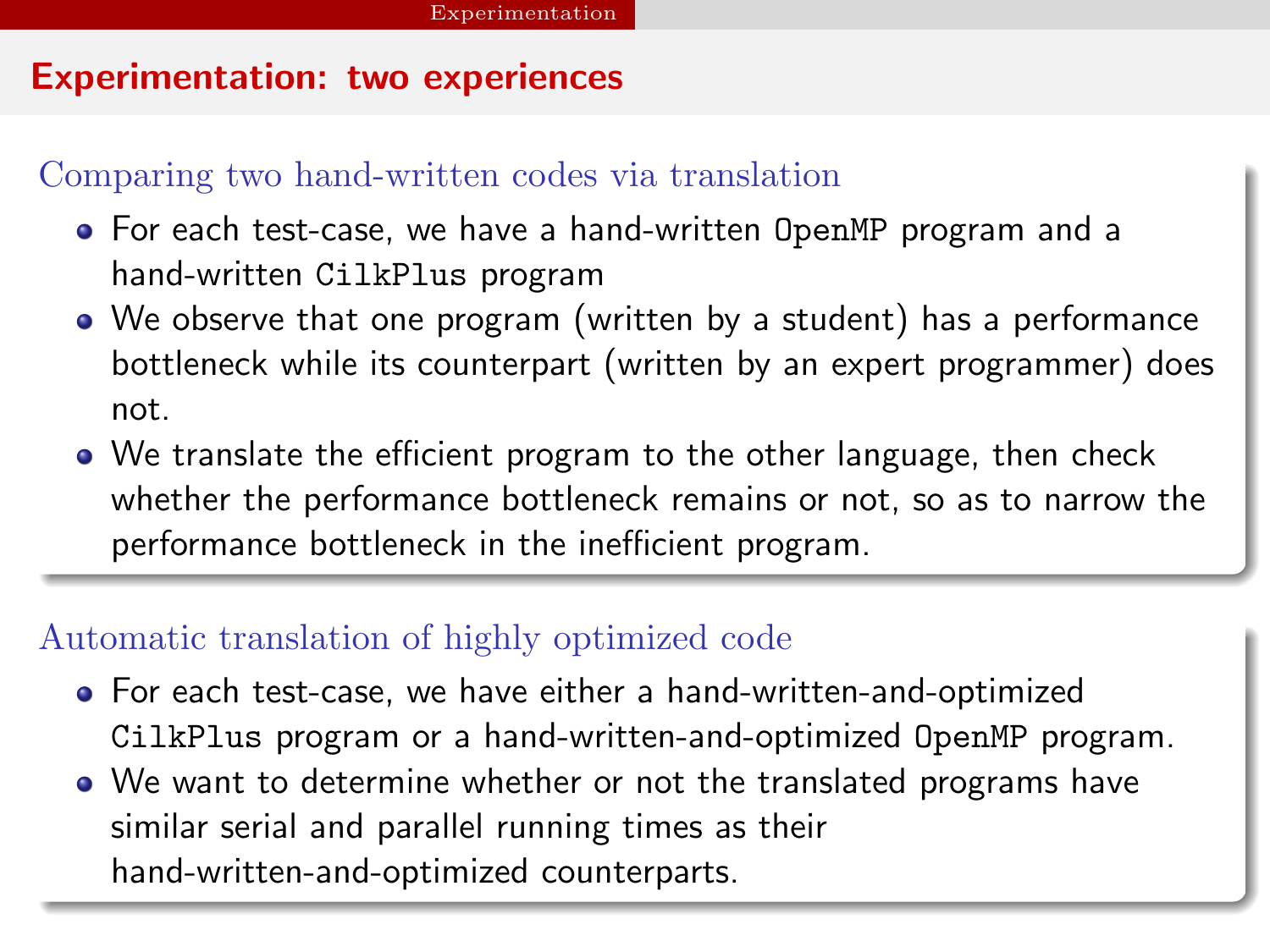# Comparing hand-written codes (1/3)



Figure: Mergesort:  $n = 5 \cdot 10^8$ 

- Different parallelizations of the same serial algorithm (merge sort).
- The original OpenMP code (written by a student) misses to parallelize the merge phase (and simply spawns the two recursive calls) while the original CilkPlus code (written by an expert) does both.

On the figure, the speedup curve of the translated OpenMP code is as theoretically expected while the speedup curve of the original OpenMP code shows a limited scalability. o Hence, the translated OpenMP (and  $28$ the original CilkPlus program) exposes more parallelism, thus narrowing the performance bottleneck in the original hand-written OpenMP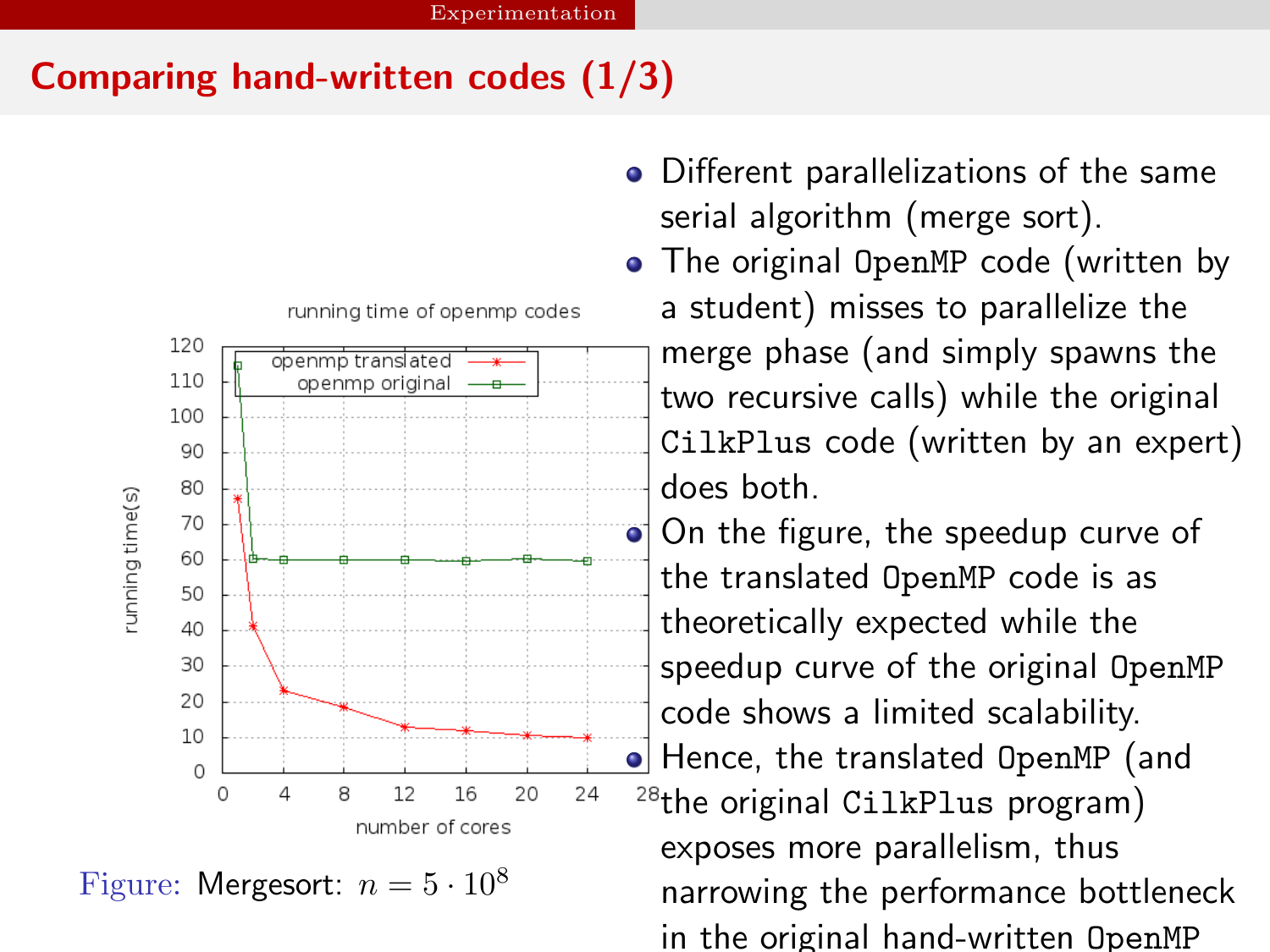# Comparing two hand-written codes (2/3)

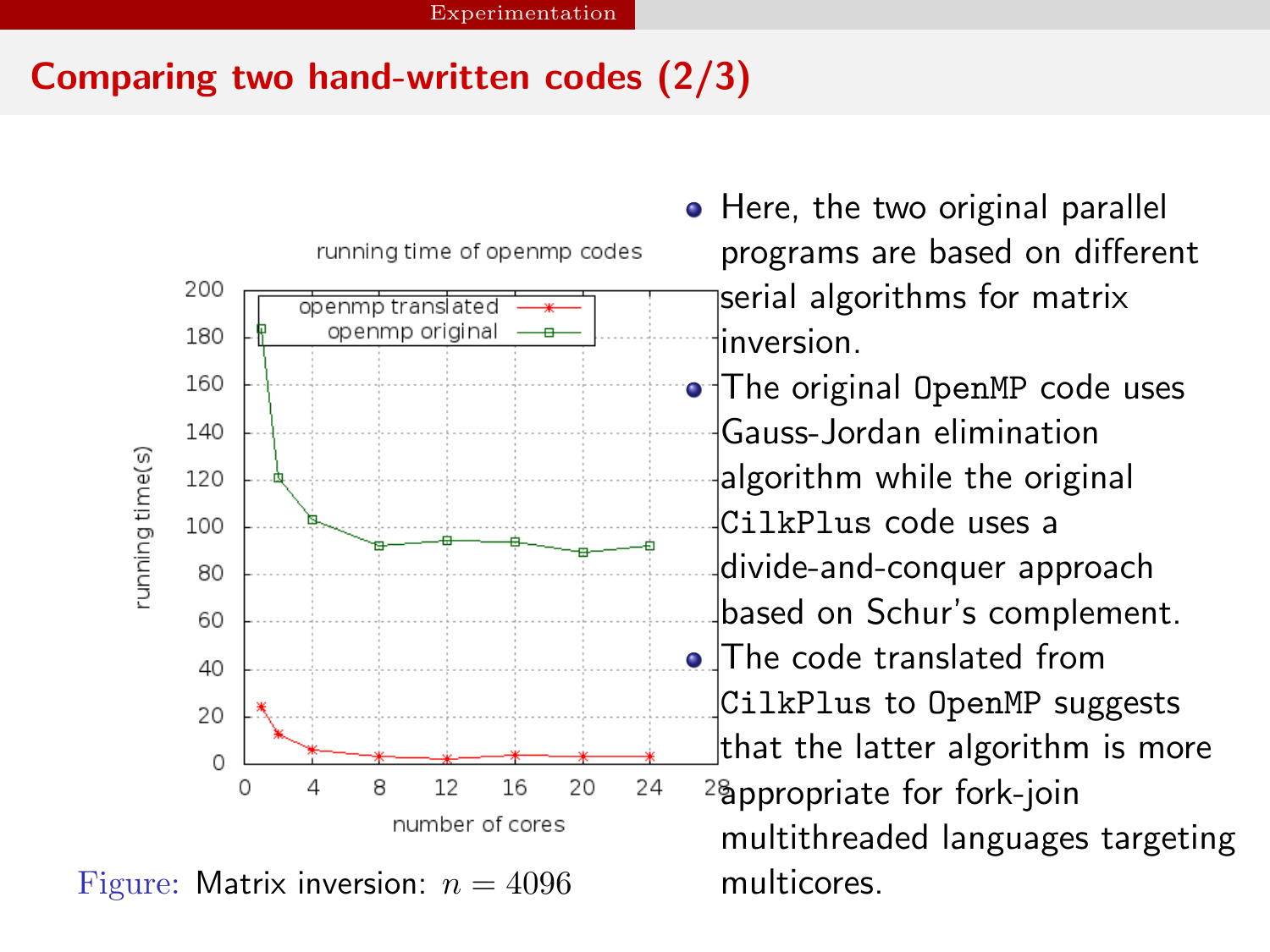# Comparing two hand-written codes (3/3)



Figure: Matrix\_transpose:  $n = 32768$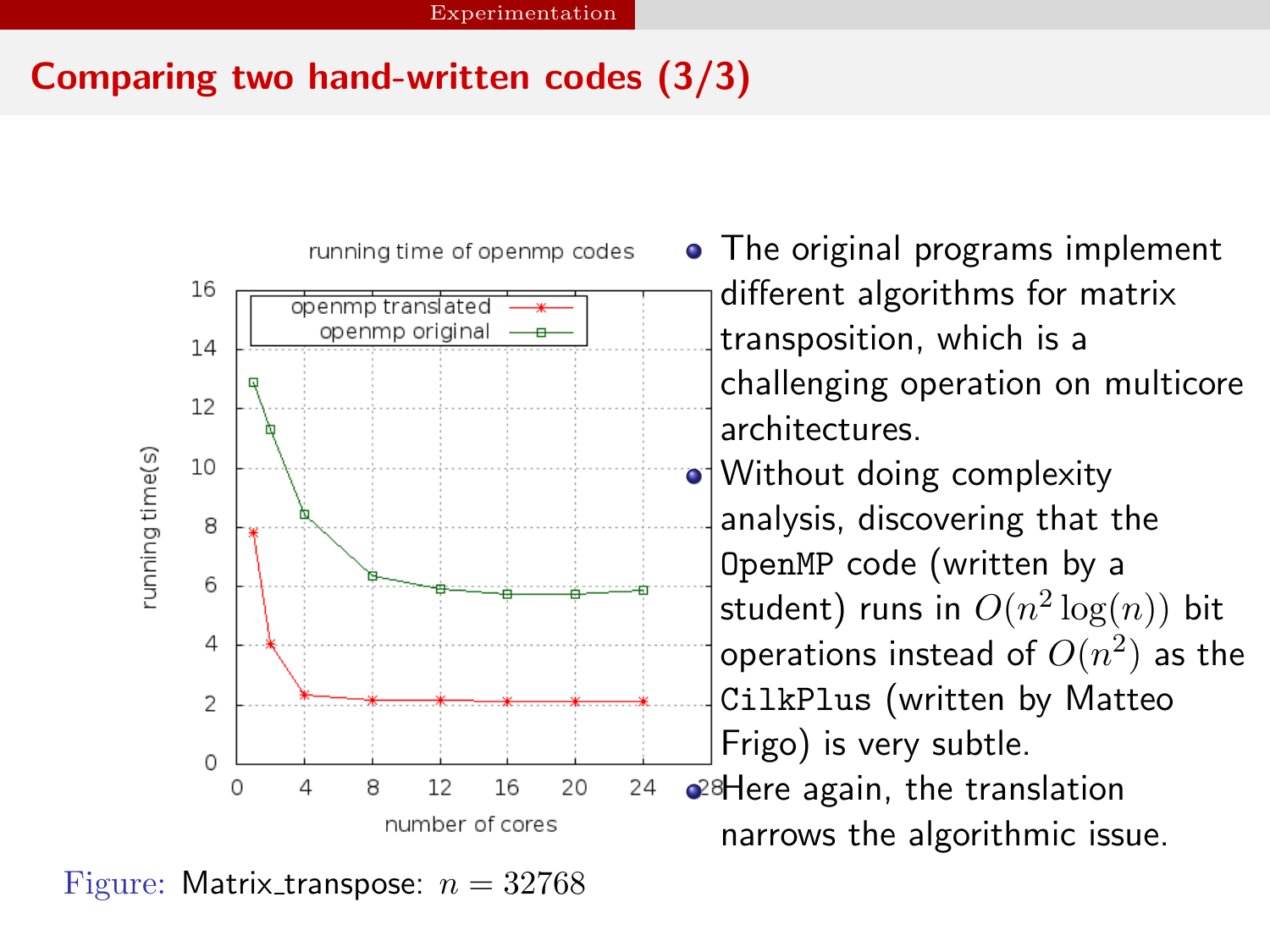### Automatic translation of highly optimized code (1/6)



Figure: Speedup curve on Intel node

- About the algorithm (Fibonacci computation): high parallelism, no data traversal
- CilkPlus (original) and OpenMP (translated) codes scale well $\bullet$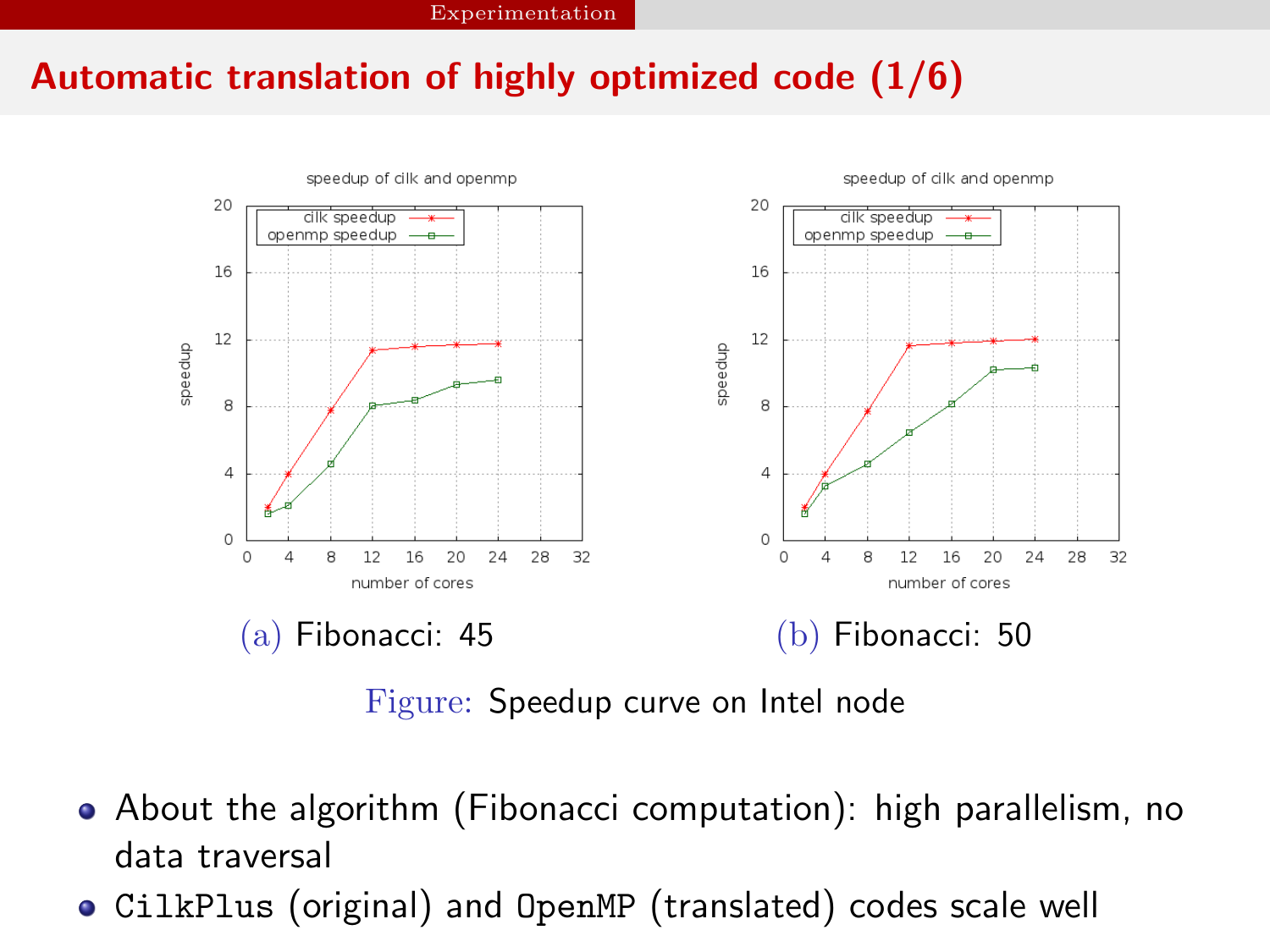### Automatic translation of highly optimized code (2/6)



Figure: Speedup curve on intel node

- About the algorithm (divide-and-conquer matrix multiplication): high parallelism, data-and-compute-intensive, optimal cache complexity
- CilkPlus (original) and OpenMP (translated) codes scale well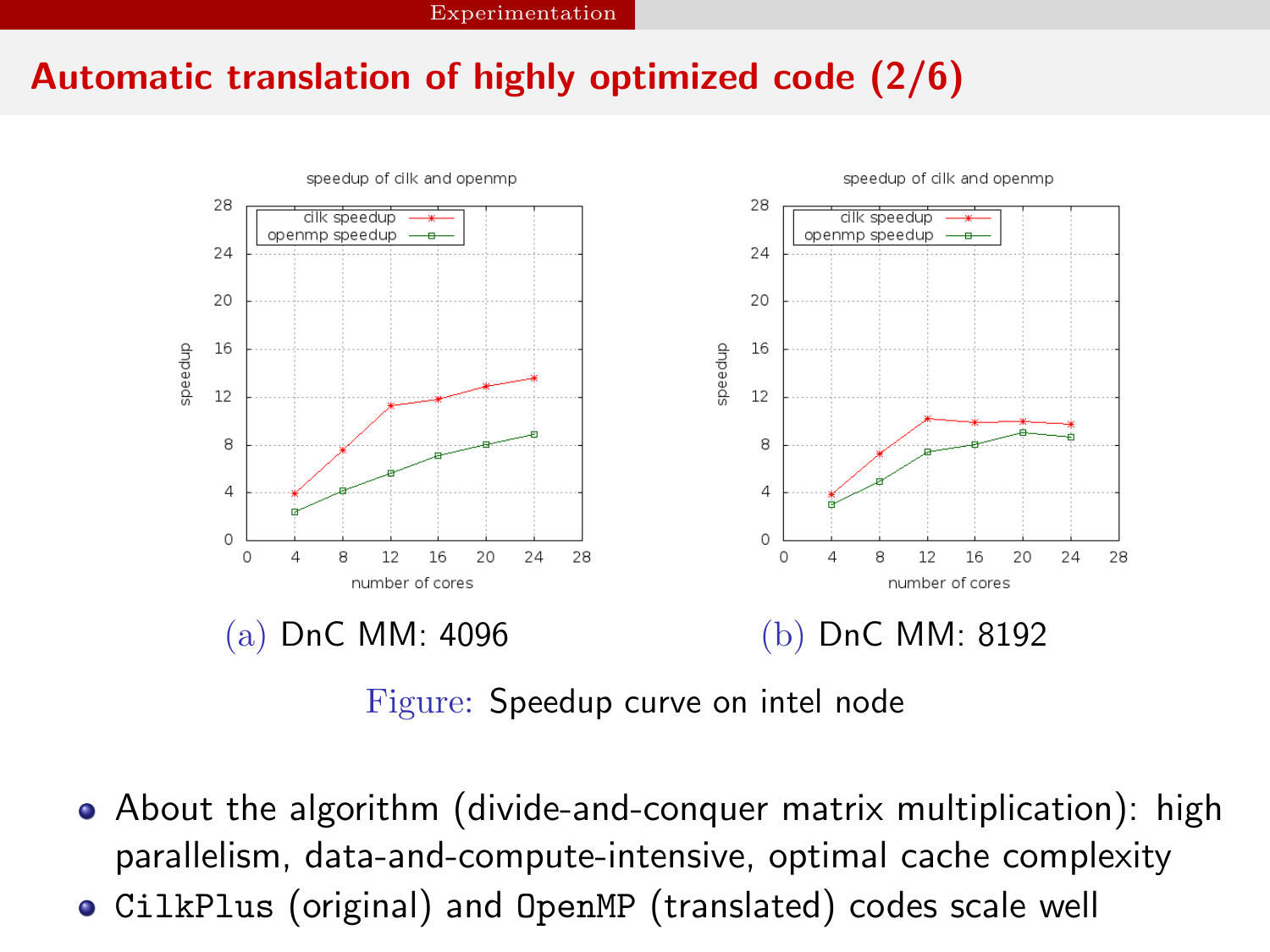### Automatic translation of highly optimized code (3/6)



Figure: Speedup curve on Intel node

- About the algorithm (prefix sum): high parallelism, low work-to-memory-access ratio  $(O(log(n))$  traversals for a  $O(n)$  work.
- CilkPlus (original) and OpenMP (translated) codes scale well and at almost the same rate.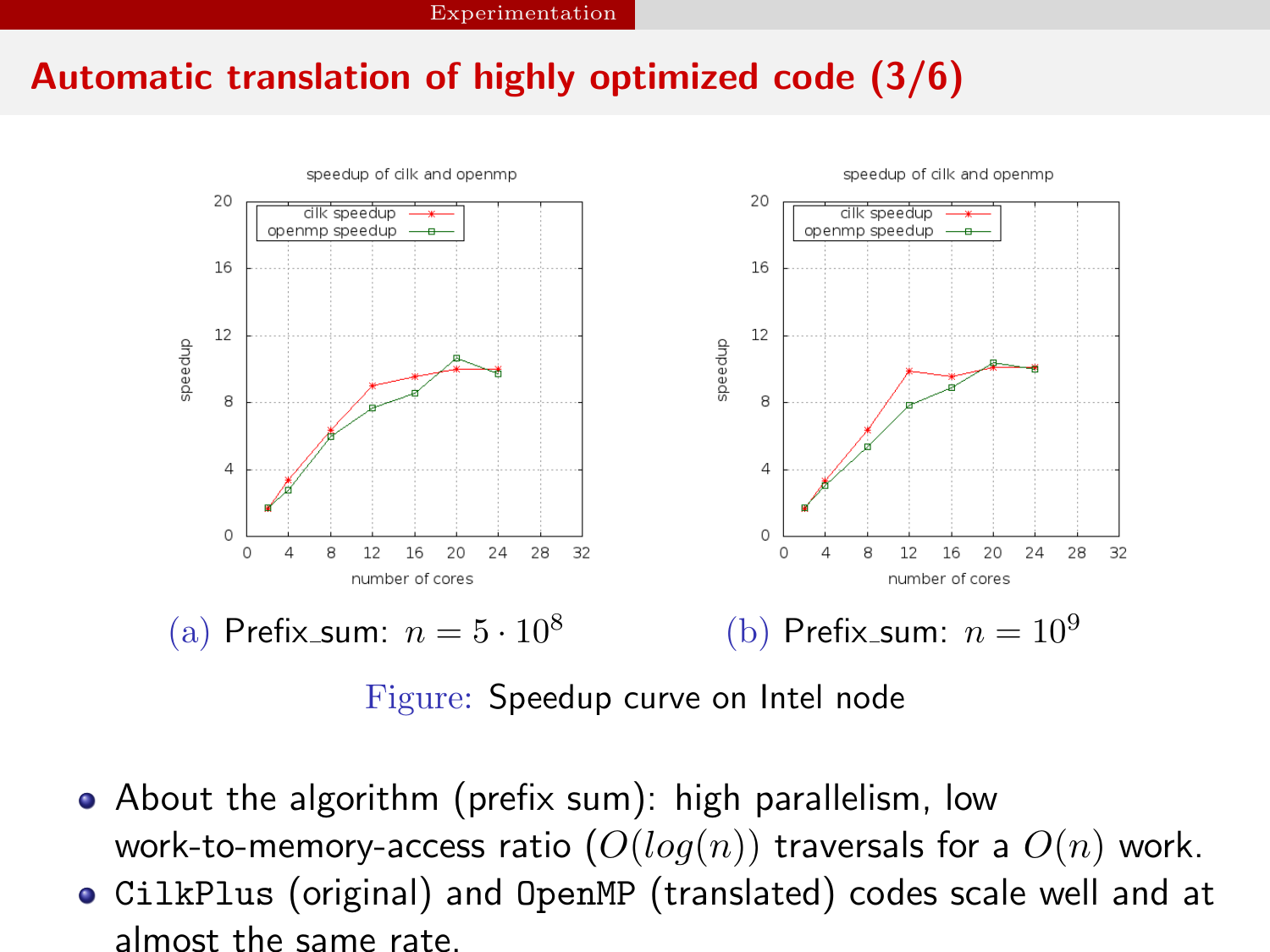### Automatic translation of highly optimized code (4/6)



• Nearly embarrassingly parallel. This application is compute-intensive and does not traverse large data.

**·** OpenMP (original) and CilkPlus (translated) codes scale well and at the same rate.

Figure: Mandelbrot set for a  $500 \times 500$ grid and 2000 iterations.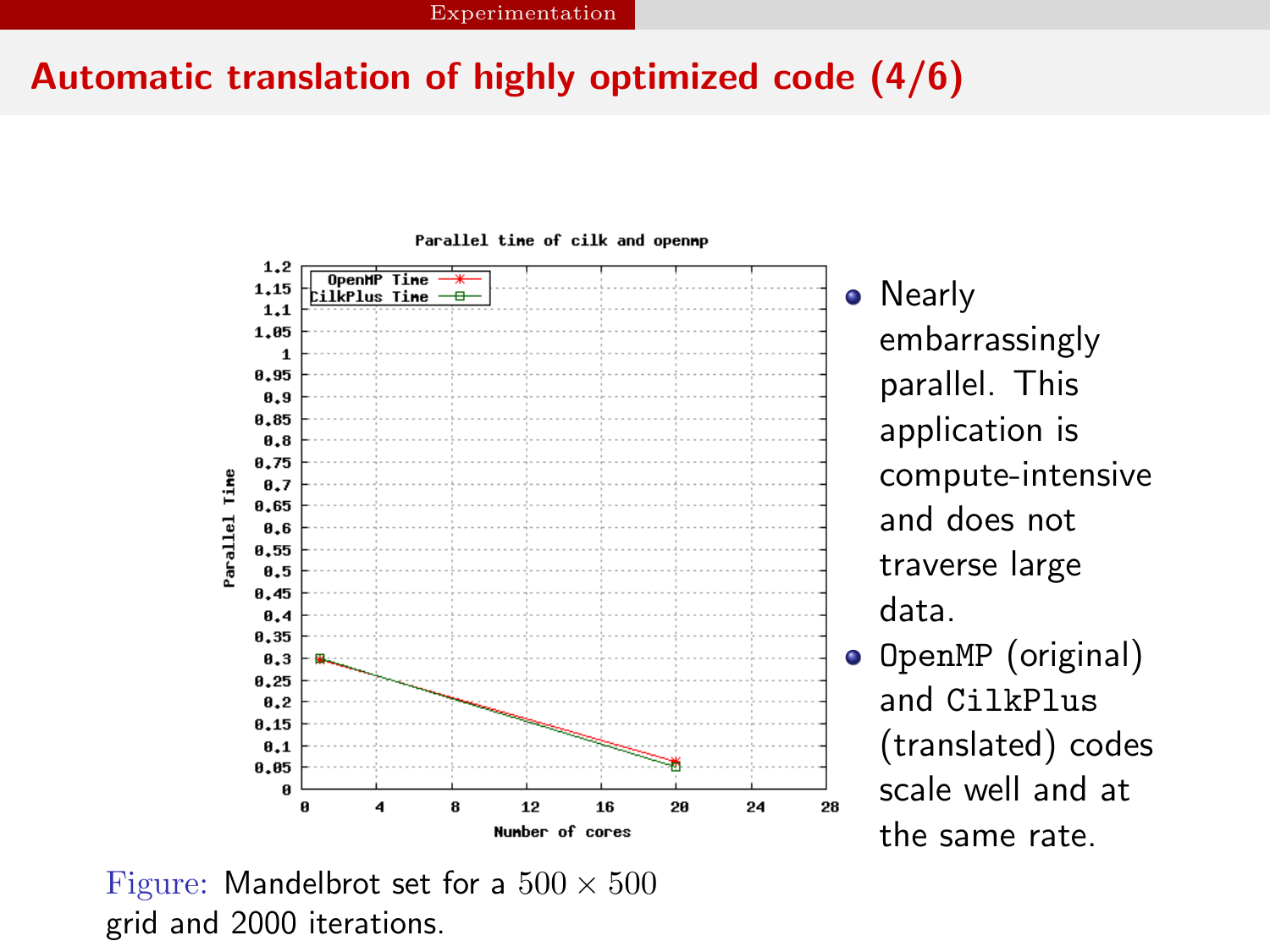# Automatic translation of optimized code (5/6)



Figure: Linear system solving (dense method).

- Lots of parallelism. However, minimizing parallelism overheads and memory traffic is a challenge for this operation.
- **•** OpenMP (original) and CilkPlus (translated) codes scale well up to 12 cores; recall that we are experimenting on a Xeon node with 12 physical cores with hyperthreading turned on.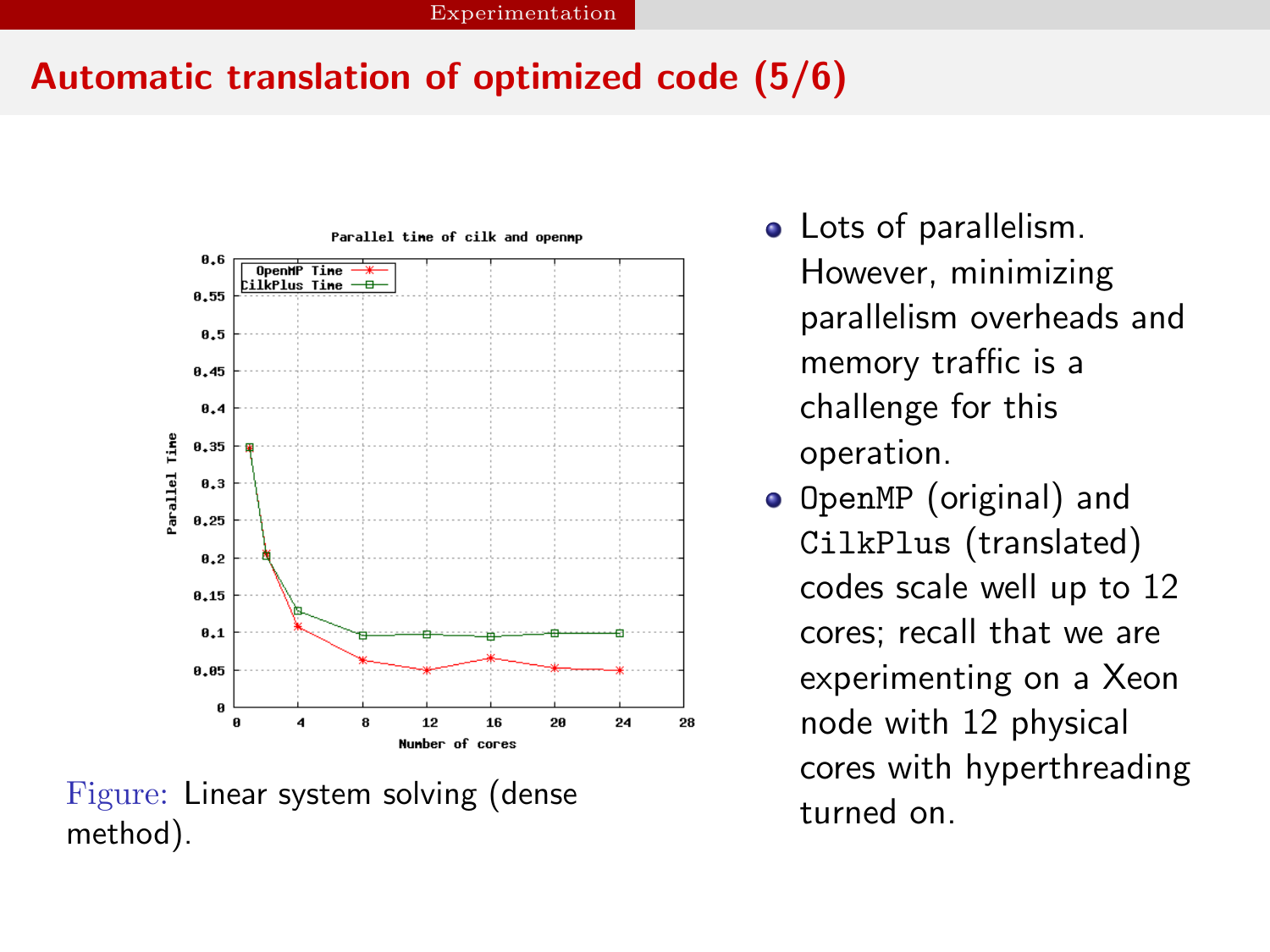### Automatic translation of highly optimized code (6/6)



- o Low work-tomemory-access ratio: challenging to implement efficiently on multicores
- **•** OpenMP (original) and CilkPlus (translated) codes scale well up to 8 cores.

Figure: FFT over the complex in size  $2^{25}$ .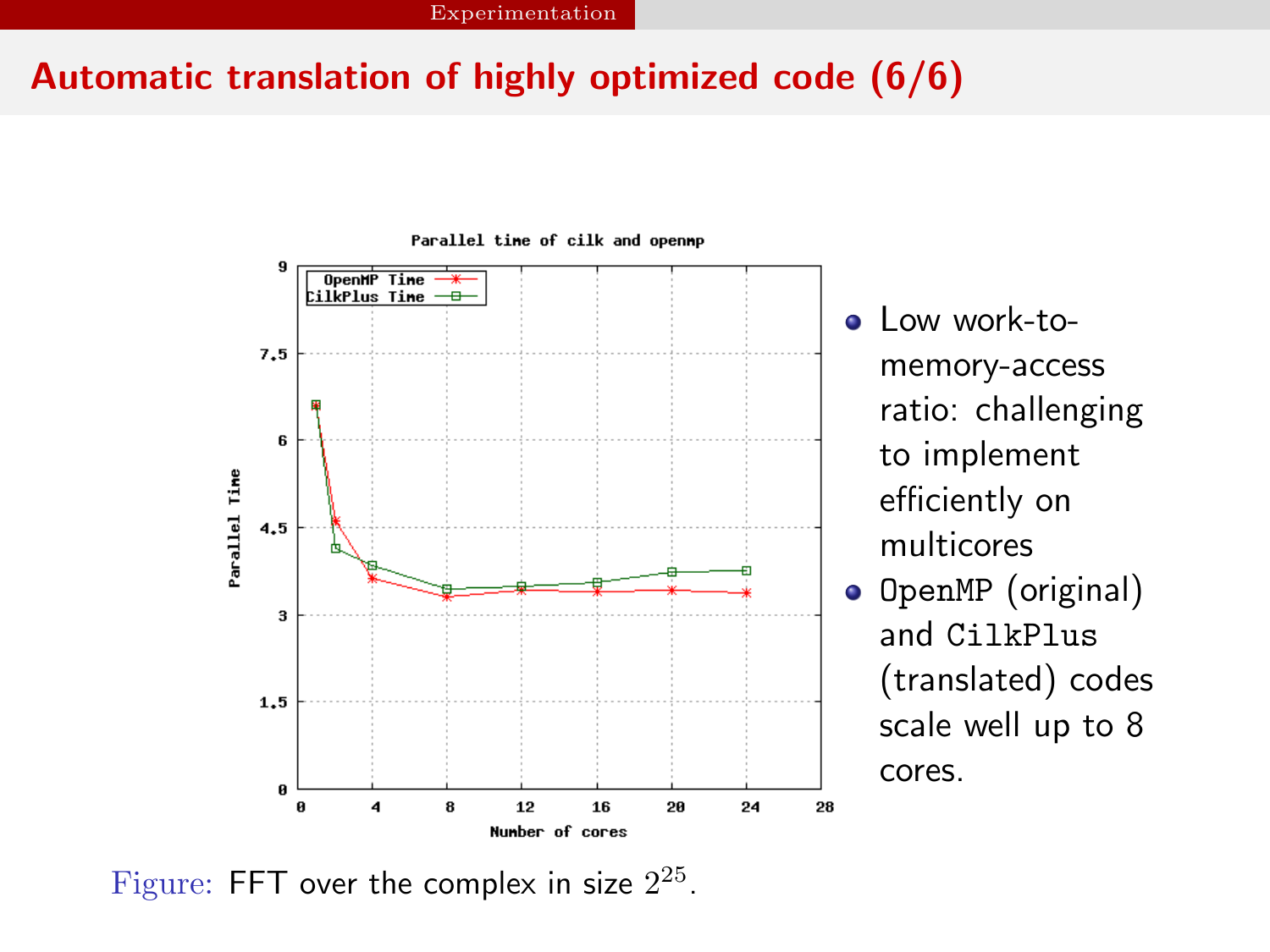### Plan



2 The METAFORK [Language](#page-7-0)

**[Experimentation](#page-20-0)** 

<span id="page-32-0"></span>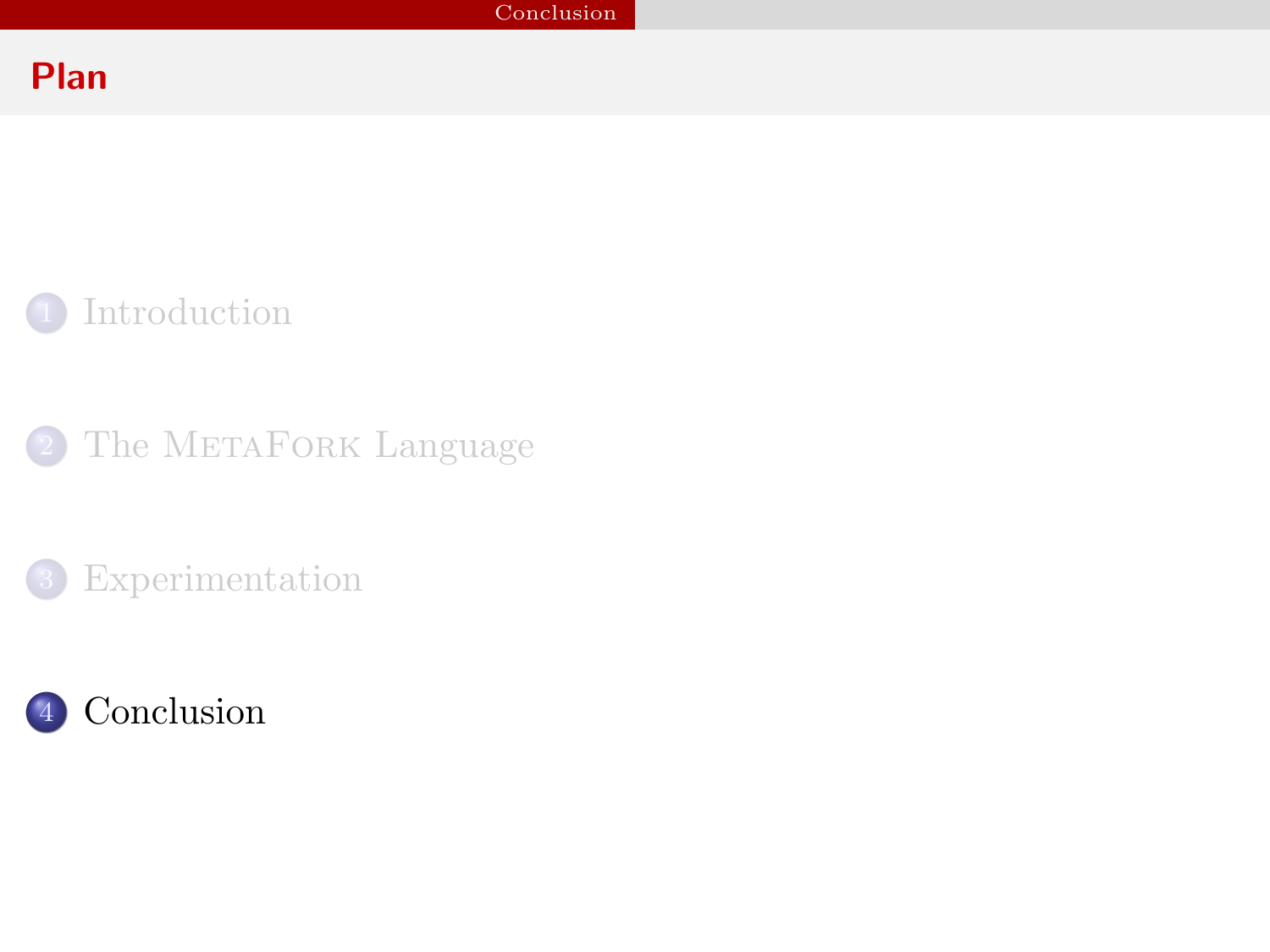# Concluding remarks (1/2)

#### Summary

- We have realized a platform for translating programs between multithreaded languages based on the fork-join parallelism model.
- Currently the supported languages are CilkPlus and OpenMP.
- $\bullet$  Translations are performed via a meta-language, called  $METAFORK$ . which is a common denominator of the parallel constructs of CilkPlus and OpenMP, without compromising in any scheduling decisions.
- Experimentation shows that this platform can be used to narrow performance bottlenecks. More precisely, for each of our test cases, the overall trend of the performance results can be used to narrow causes for low performance.
- Moreover, the translation process seems not to add any overheads on the tested examples.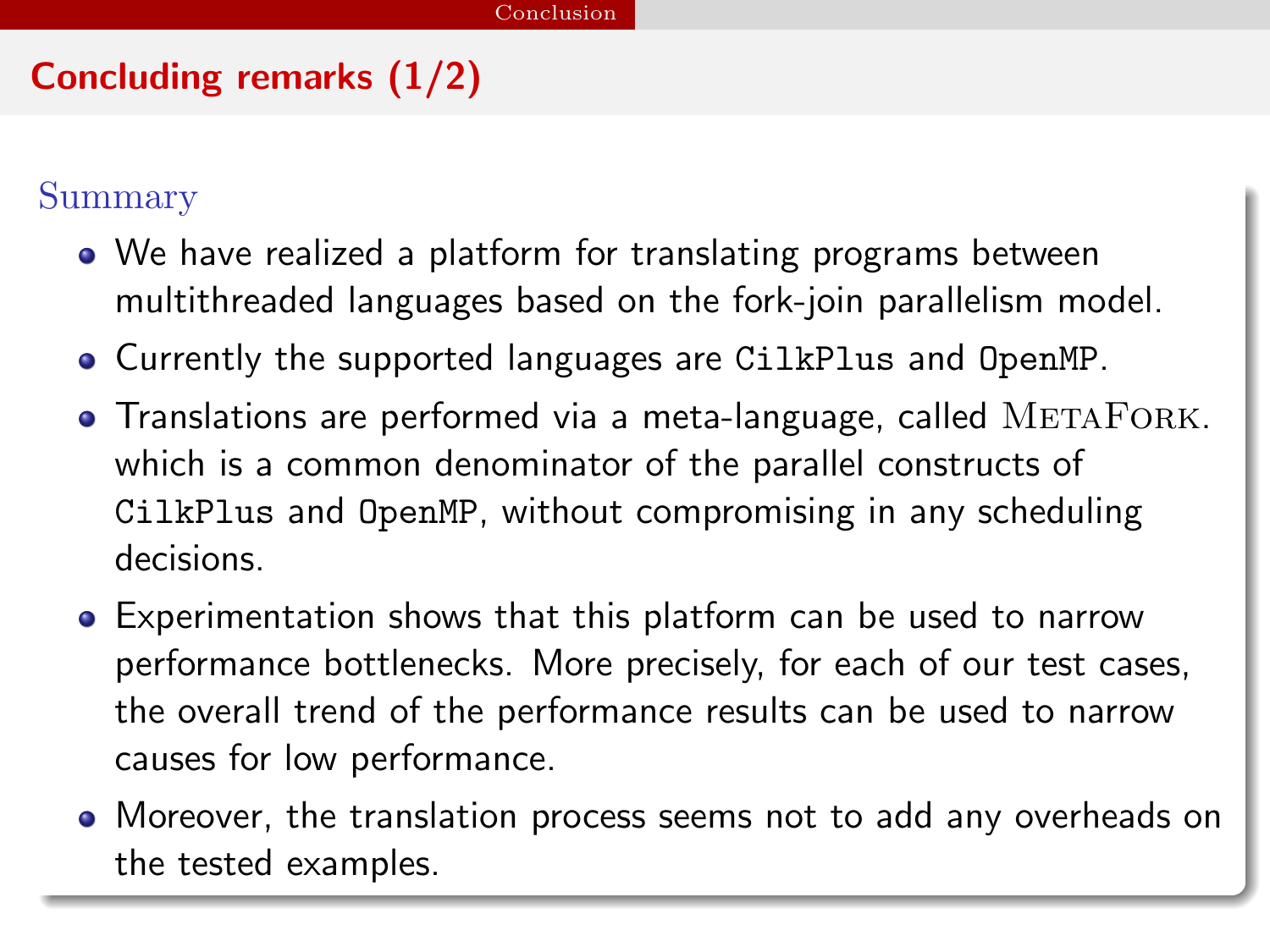# Concluding remarks (2/2)

#### Future works for our team

- Define a model for analyzing the overheads of various scheduling strategies, as it was done for the randomized work-stealing scheduling strategy (Leiserson & Blumofe).
- Integrate Intel's TBB into the METAFORK family.

#### A proposal submitted to the WG14 Committee

- Extend the C language with parallel constructs similar to METAFORK's constructs meta\_fork, meta\_join, meta\_for, with names like fork, join, parallel\_for.
- This would provide a bridge between popular concurrency platforms based on fork-join parallelism such as  $OPENMP$  and  $ClLKPLUS$ , with benefits like comparative implementation, library collaboration.